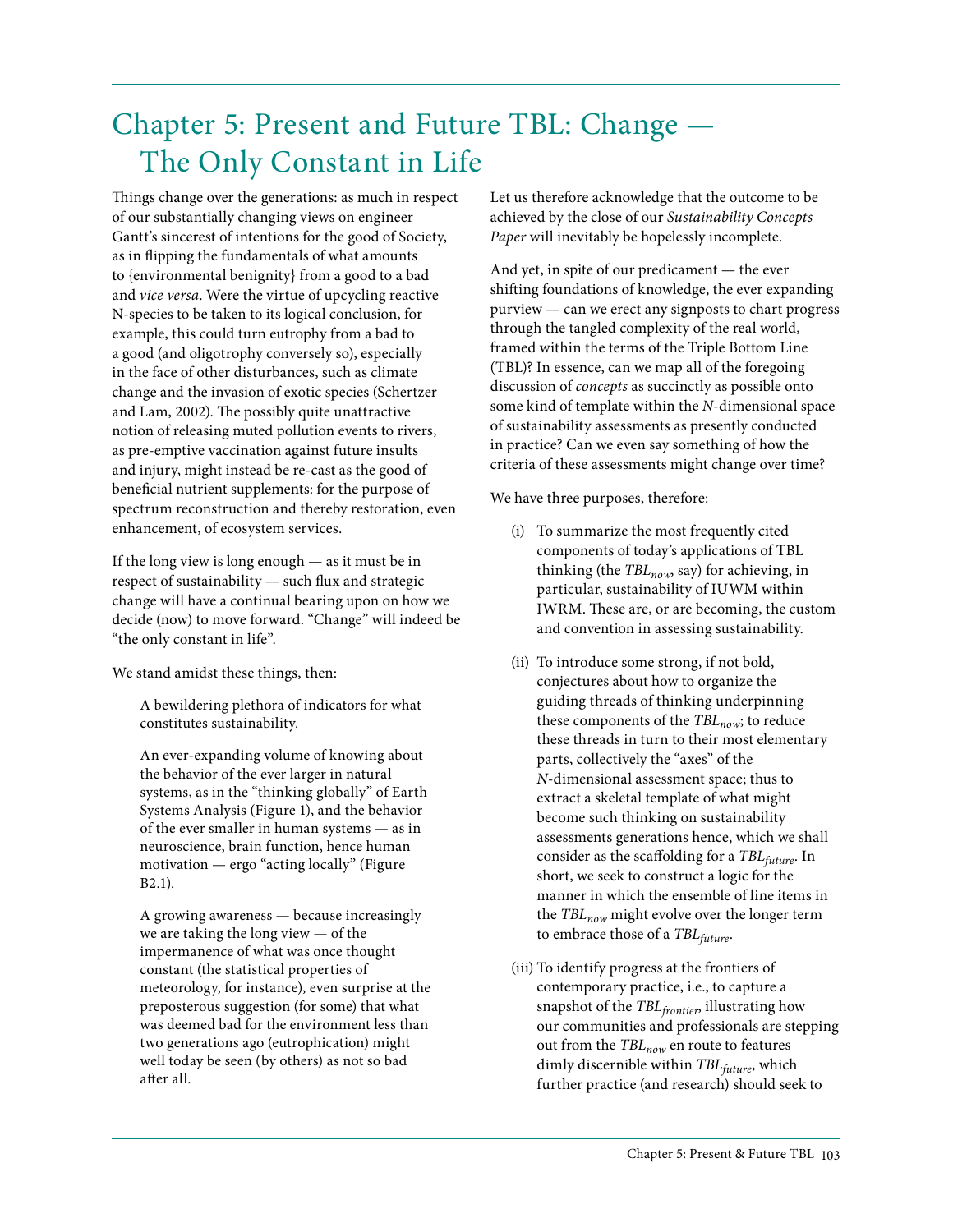clarify, adapt, and — as need be — change. To this will an entire chapter be devoted (Chapter 6).

Each of the *TBLnow*, *TBLfuture*, and *TBLfrontier* will in due course be associated with its own tabulated material.

#### *Both Constant Revolution and Consistent Routine*

We recognize a strong counter-current to the setting out of this spread of threads: the urge, that is, to boil all of the "tangled complexity of the real world" down to an invariant *TBL*∞; a *TBL*∞, moreover, that is quantified and scalar, just a single number (Krajnc and Glavič, 2005).

There are indeed persuasive, practical reasons for wanting invariance (over time) in the accountancy of the TBL. People wish to discriminate in what projects and enterprises they will invest their time, energy, and funds (or not); and projects and enterprises will seek to attract such "buy-in". Evidence and promises of delivering "more" and "more swiftly" in respect of moving away from unsustainability must, we acknowledge, be judged on a strictly consistent basis.

But why should we expect the criteria of the TBL to be invariant, especially over the longer term, which need it be said (again) — is defining for sustainability? If all else around us is changing, why should we expect convergence upon an immutable set of line items for the TBL, i.e., a *TBL*∞?

Writing of the single bottom line of profit and loss — the one we all knew of before he was credited with coining the phrase "triple bottom line" — Elkington (2001) observed:

Despite 500 years — some people, counting early clay tablets, would say at least 5000 years — of evolution in mainstream accounting, there remain huge controversies over how companies account for acquisitions and disposals, record extraordinary and exceptional items, value contingent liabilities, capitalize costs and depreciate their assets.

The instinctive urge towards consolidation and convergence, to crystallize out that much sought-after, succinct operational definition of sustainability, can nevertheless obscure the apprehension, comprehension, and exploitation of change. Both change and constancy are, of course, worthy. The tension between them —

between the flux and discomfort of constant revolution and the invariance and comfort of consistent routine should be creative. We need the comfort of "knowing" *and* the discomfort of "knowing that that 'knowing' is never quite right".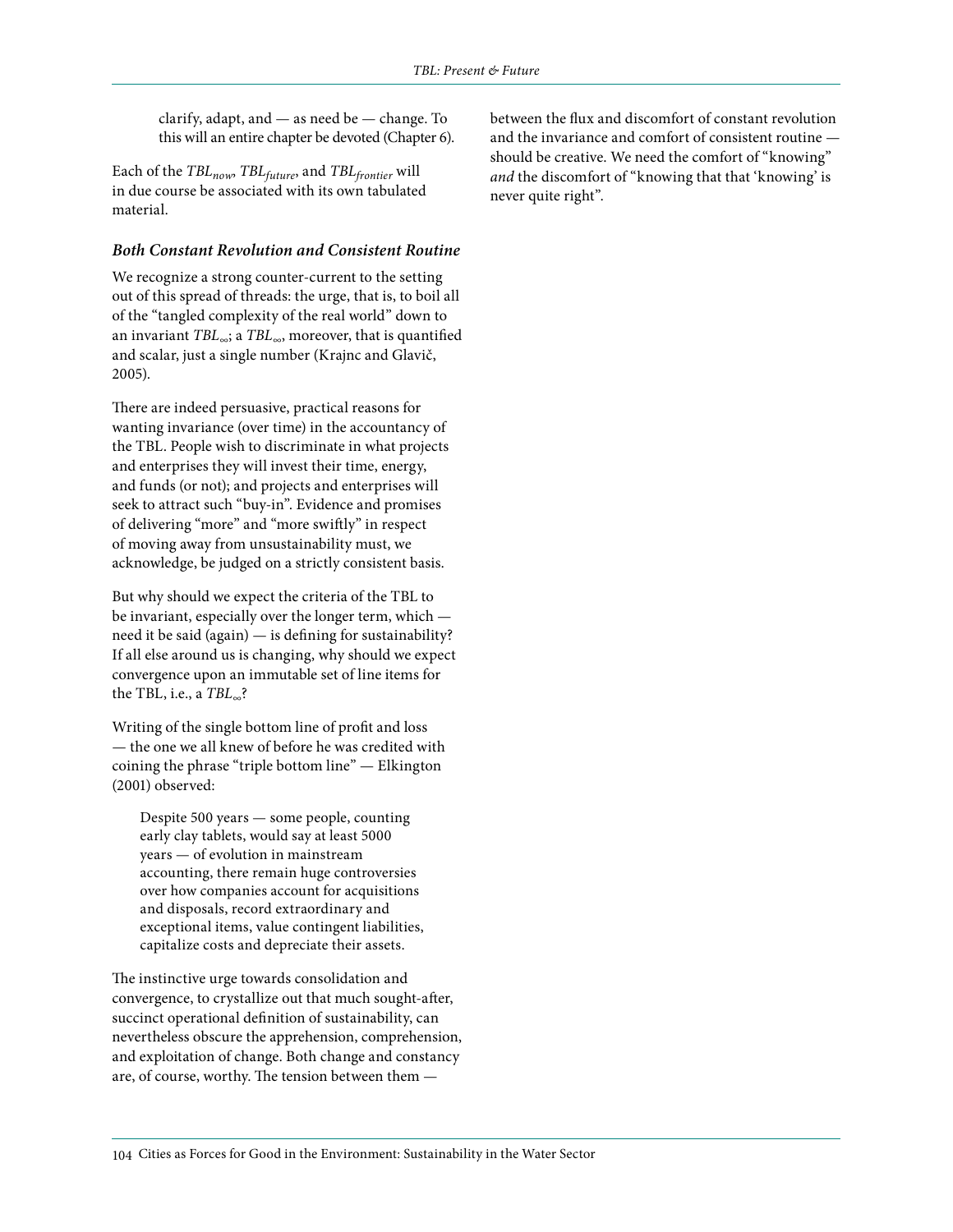# **5.1From** *TBLnow* **to** *TBLfuture*

Tables 1 and 2 set out respectively those components of the TBL apparent and applicable in practice today (*TBLnow*) and companion components we can presently imagine as becoming candidates for application in the (longer-term) future (*TBLfuture*). They are measures of how far we have come (Table 1) and how far there is still to go (Table 2). The *TBLfuture* is not meant to replace or do away with the *TBLnow*, but evolve from it and, in particular, enrich it. Where there is mystifying difference between corresponding cryptic entries in Tables 1 and 2, seemingly without logic, it is the purpose of what follows to establish the thread of understanding that unites them.

Table 1, then, is based largely on the work of Balkema *et al* (2002), Jeppsson and Hellström (2002), and Hellström *et al* (2000). Supplementary material is drawn from Sahely *et al* (2005), Ashley *et al* (2008), Starkl *et al* (2009), and Sharma *et al* (2009), who consolidate much of what preceded their own contributions.52 All, however, have been tailored to the needs of what we are calling IUWM herein. Between Tables 1 and 2, therefore, is an expansion in scope from IUWM to IWRM. This, in itself, is a significant part of the difference between the *TBL<sub>now</sub>* and *TBL<sub>future</sub>*.

Striking should be the fact that the tabulated line items (or threads) can neither neatly nor crisply be categorized as belonging to {social legitimacy}, {economic feasibility}, or {environmental benignity}. The strong temptation to separate them into three identifiable blocks of row components has been resisted, precedent and the structure of Chapter 3 notwithstanding. The sequence of these line items has a quite deliberate logic, nonetheless. It proceeds from top to bottom: from matters of the very local, personal, and human-centered, to matters economic, then environmental, and eventually to matters of a more global character. Considerations unfold thus in much

the same manner as they do in the person-centric perspective of Figure B2.1 in Box 2.

#### *Plotting Enrichment and Change*

The fourteen rows are present in the structure of each table, for consistency in thinking from the present to the future and for comparing theory with practice. Around them, i.e., the tabulated line items of (T1) through (T14) below, we have re-organized the consensus of others (in Table 1). They are the warp and weft of our fabric of the TBL herein: less rigid than any companion, quantitative metrics; just as incomplete as any distant *TBL∞* on which we might be converging, albeit asymptotically; yet something, nevertheless, with which to tame the rambling and tangled complexity of thinking about sustainability. They tie Table 1 (TBL<sub>now</sub>) to Table 2 (*TBL<sub>future</sub>*), and both to Table 3, with its path-breaking elements of the TBL at the frontiers of practice (*TBLfrontier*; in Chapter 6).

Fourteen threads for guidance seems enough. Yet even these do not suffice as a foundational matrix of "orthogonal axes" — adequately strengthened by that very quality of non-duplicate, unconfused, nonconflated orthogonality — with which to dare to extrapolate from a *TBL<sub>now</sub>* to a *TBL<sub>future</sub>*. We have to contend with two essential difficulties: (i) the everexpanding purview of what constitutes sustainability; and (ii) the ever-evolving intricacy, subtlety, sophistication, complexity, and richness of what might be included in that purview. Figure 16 establishes how we propose to do so, across all the line items of our TBL.

First, according to Figure 16(a) there are provinces for the "wealth" of the analysis or assessment, bounded at its left by what we might usually label an origin, but which here we shall generally refer to as the pole or corner of "poorness" or "poverty" of coverage or thought (boundary (U), for "unrefined"). Along the axis are graduations marking successively wealthier (more extensive, more subtle) assessments as one moves rightwards to the boundary marked "rich". And this *is* a boundary, i.e., (R) for "refined" in Figure 16(a). It is one that decidedly does not indicate some hypothetical, infinitely rich coverage of analysis.

To assist in grasping our usage of the bounds of this span of wealth of assessment in Figure 16(a), "poor" can be equated roughly with "crude", "thinness of thought", "impoverished", "simple", "singularity", or "coarse net/

<sup>52</sup> Starkl *et al* (2009) and Sharma *et al* (2009), we note, were the other two recipients of the 2008 IWA Prizes for theoretical progress in Sustainability in the Water Sector (alongside Ashley *et al*, 2008). Stepping back into the record of published works on sustainability, and stepping outside the water sector, it should also be noted how perspicacious was the study of Azar *et al* (1996). Amongst other insights, they sought to form early-warning, social indicators for maintaining a healthy balance in the metabolism of what they called the technosphere, between the lithosphere and the ecosphere.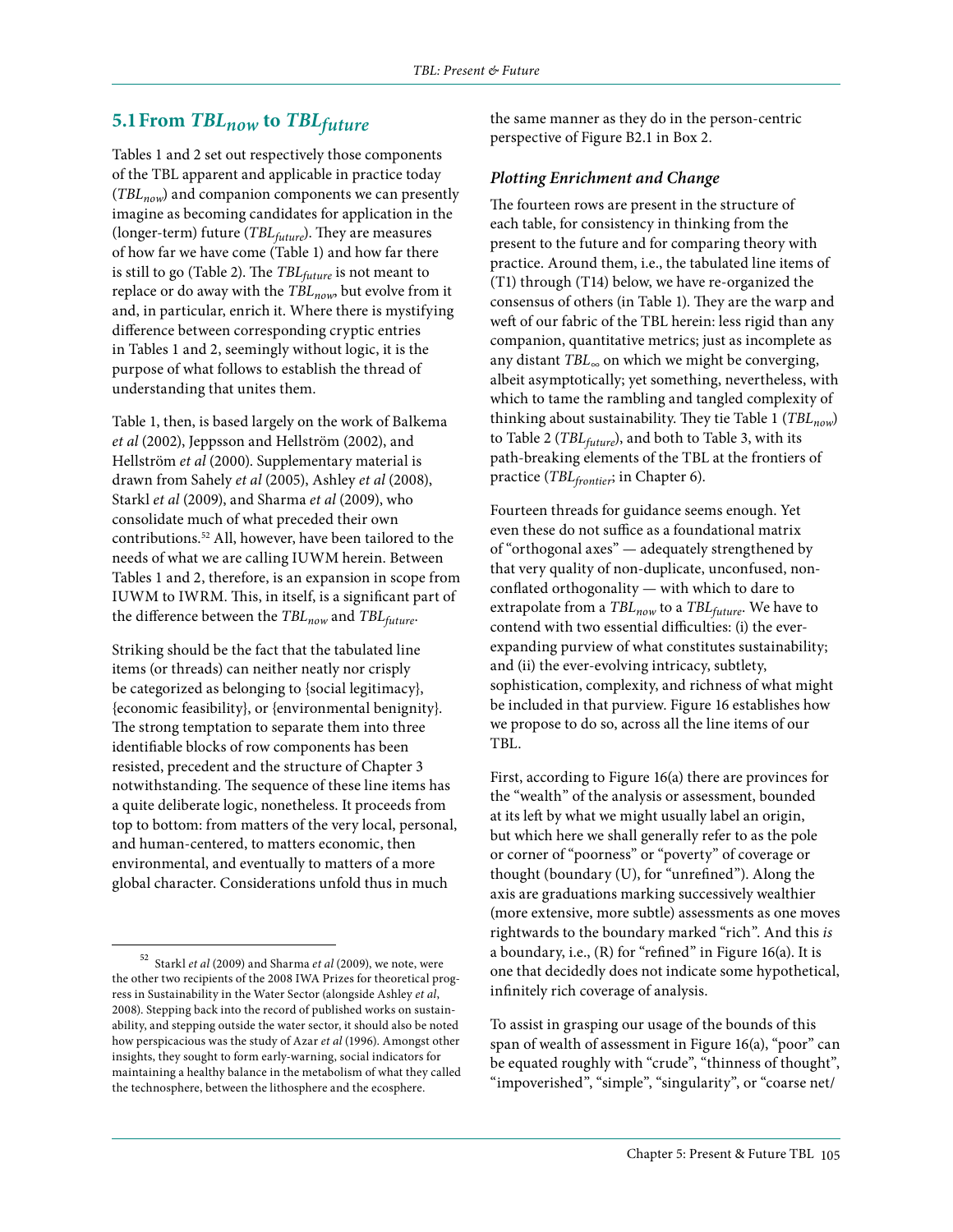

#### **Figure 16**

Axes for plotting enrichment of assessment and change (from *TBL<sub>now</sub>* to *TBLfuture*): (a) graduated provinces covering wealth of assessment between the bounds of poor, rudimentary, or unrefined (U), and rich, subtle, or refined (R); (b) familiar directional axis for gauging quality in some manner. A specific instance employing the two types of axis follows in Figure 17.

mesh". "Rich" can likewise be understood alternatively and respectively by the counterpart words of "subtle", "depth of thought", "complex", "plurality", or "fine net/ mesh". The primary purpose in introducing and using these terms is that of aiding the reader's appreciation of how some *TBLfuture* might enrich what is currently practiced through the *TBLnow*. To cast thereby some slur on this latter is not the intent. Simplicity is very often a virtue; while attempting to go beyond the rightward boundary of complexity clearly has its disadvantages. These are neatly summed up in the old saw about the "mental paralysis of the systems analyst", who is unable to think through something because s/ he perceives everything to be related to everything else, which it is, of course. Paralyzed thereby, this systems analyst is unable to draw a line around what is to be included in the analysis and what excluded from it, in order actually to start the analysis.<sup>53</sup>

 $^{\rm 53}$  The skeptical reader presently lost in the thicket of this discussion may well think that *I* can neither see nor appreciate the simplest, fastest, and most pragmatic route from A to B. And I might have some sympathy with that reader.

Figure 16(b) shows a directional axis, with an arrowhead. It will be the more familiar of the two axes and is probably what one would expect of a *Concepts Paper* about "moving away from unsustainability and towards sustainability". We sequence, order, and grade things all the time: Maslow's pyramid in (T1) below (Maslow (1943)); Arnstein's ladder in (T2) (Arnstein (1969)); something to be attained now, something else later; something better, and something yet better still; and so on.

Counter-intuitively, perhaps, the majority of the axes to be introduced in the following — to assist appreciation of the threads of logical connections amongst the cryptic entries in Tables 1, 2, and 3 — will be ones of the style of Figure 16(a), not Figure 16(b). Maslow's (putative) pyramid and Arnstein's ladder are rather the exception, accompanied equally exceptionally by a directional axis of "deliberative quality" in governance (T4). On the other hand, there can be a sense of desirable direction, rightward along the wealth axis of Figure 16(a). We shall encounter such in respect of ethics and equity under (T5), in that we should care about more things in the world than the self alone — a richness as opposed to a poverty of thought (and spirit), in other words. For that is the essential exhortation in our attempting to become less unsustainable.

Our journey through the fourteen threads of the TBL will begin with the most local, intimate, and personal of considerations. The device of the axes of Figure 16 will be wielded frequently as the discussion addresses matters primarily of {social legitimacy} and {economic feasibility} — just as might be supposed for an engineer as author of this discussion. That of (T4), on quality in governance, epitomizes the use of both directional and wealth axes. That on ethics and equity (T5) supremely makes the case for the value of axes having to do with the wealth of thought. By the time we arrive at thread (T10) on "space", the need to introduce any further, unfamiliar axes will have passed.

Yet we shall here no more miraculously extract simplicity from the jaws of irreducible complexity than was any singularity ever plucked from the jaws of plurality in Chapter 4.

#### *(T1) Personal Aspirations*

Looking inwards to the self, as the iconic stick figure in Figure B2.1, to what might you or I aspire: a need; a want; a luxury? Do these aspirations line up in a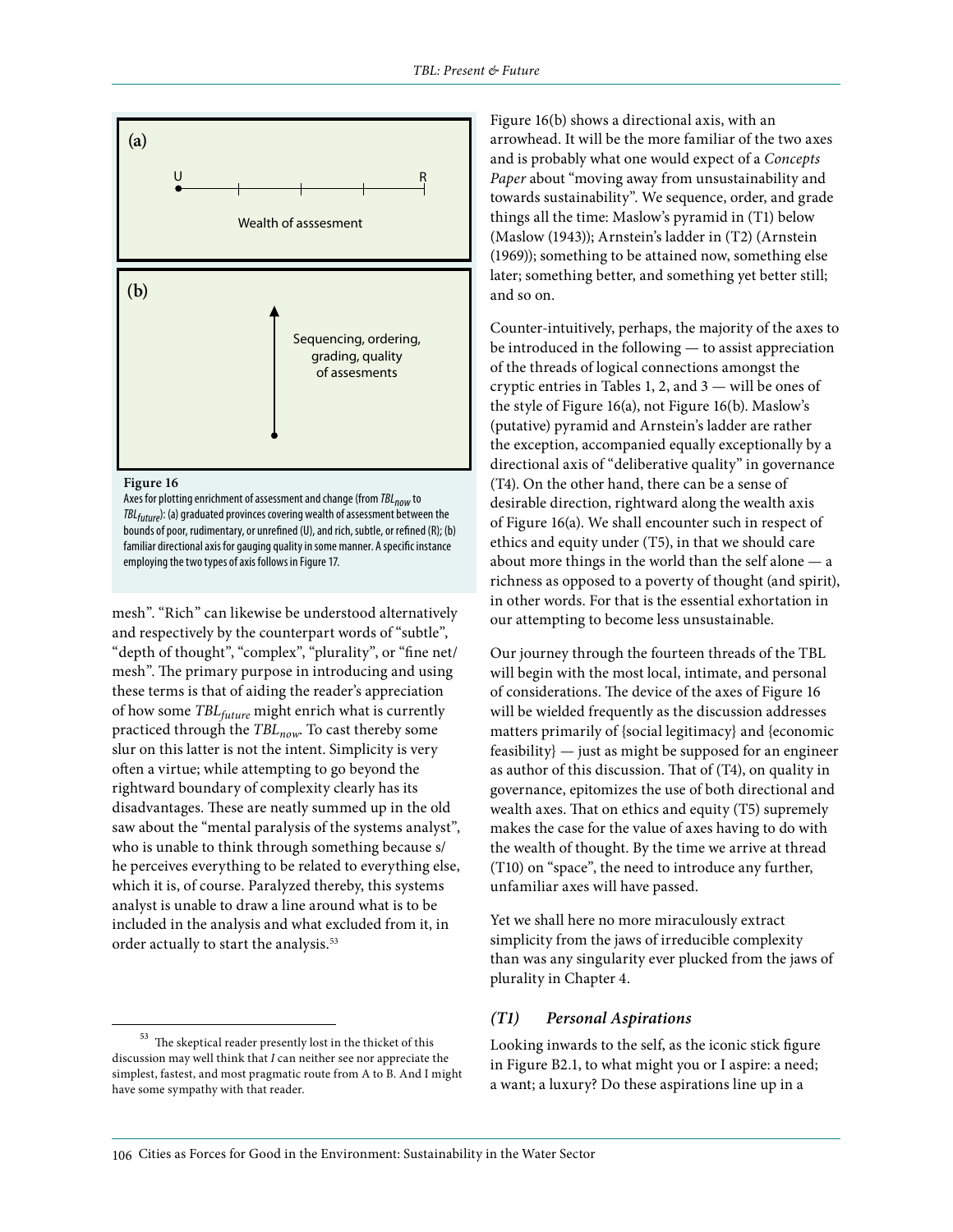| (T1) Personal Aspirations                           | Health and hygiene                                                                                                                        |
|-----------------------------------------------------|-------------------------------------------------------------------------------------------------------------------------------------------|
| (T2) Citizen Participation                          | Individuals empowered to acquire and<br>employ expertise and "know-how";<br>development of community skill base; taking<br>responsibility |
| (T3) Social Bonds                                   | "Cultural acceptance" — not bonding to<br>group - as in adoption of a style of device or<br>technology                                    |
| (T4) Quality in Governance                          | Presence of an institutional-regulatory<br>framework per se, irrespective of its<br>deliberative quality                                  |
| (T5) Ethics and Equity                              |                                                                                                                                           |
| (T6) Valuation                                      | Engineering economics (Total Annualized<br>Economic Cost; TAEC); user/service fees/<br>revenues; derivative attributes                    |
| (T7) Environment Within the Language<br>of Business | Biodiversity                                                                                                                              |
| (T8) Supply-Value Chains                            | None beyond "factory (treatment plant)<br>fence-line"                                                                                     |
| (T9) Commercial Sectors                             | Water  alone                                                                                                                              |
| $(T10)$ Space                                       | IUWM or IWRM; rarely, if ever, both (and<br>not including citizen agency)                                                                 |
| (T11) Life Cycle and Time                           | Expenditures and revenue streams over<br>time, with "set-asides" for technical R&D<br>(innovation) and reserve funds                      |
| $(T12)$ Function                                    | Adaptability; durability; robustness-<br>vulnerability; reliability                                                                       |
| (T13) Gauging Environmental Benignity               | Environmental degradation: pollution<br>syndromes (issue domains) of LCA; impaired<br>quality of outputs/emissions; eco-efficiency        |
| (T14) Cycling of Materials                          | Man's appropriation/consumption of<br>resources (water, nutrients, energy, and land<br>area); soil fertility                              |

**Table 1**

Contemporary expression of the line items of Triple Bottom Line (TBL) accounting, as found in water-sector literature (*TBL<sub>now</sub>*).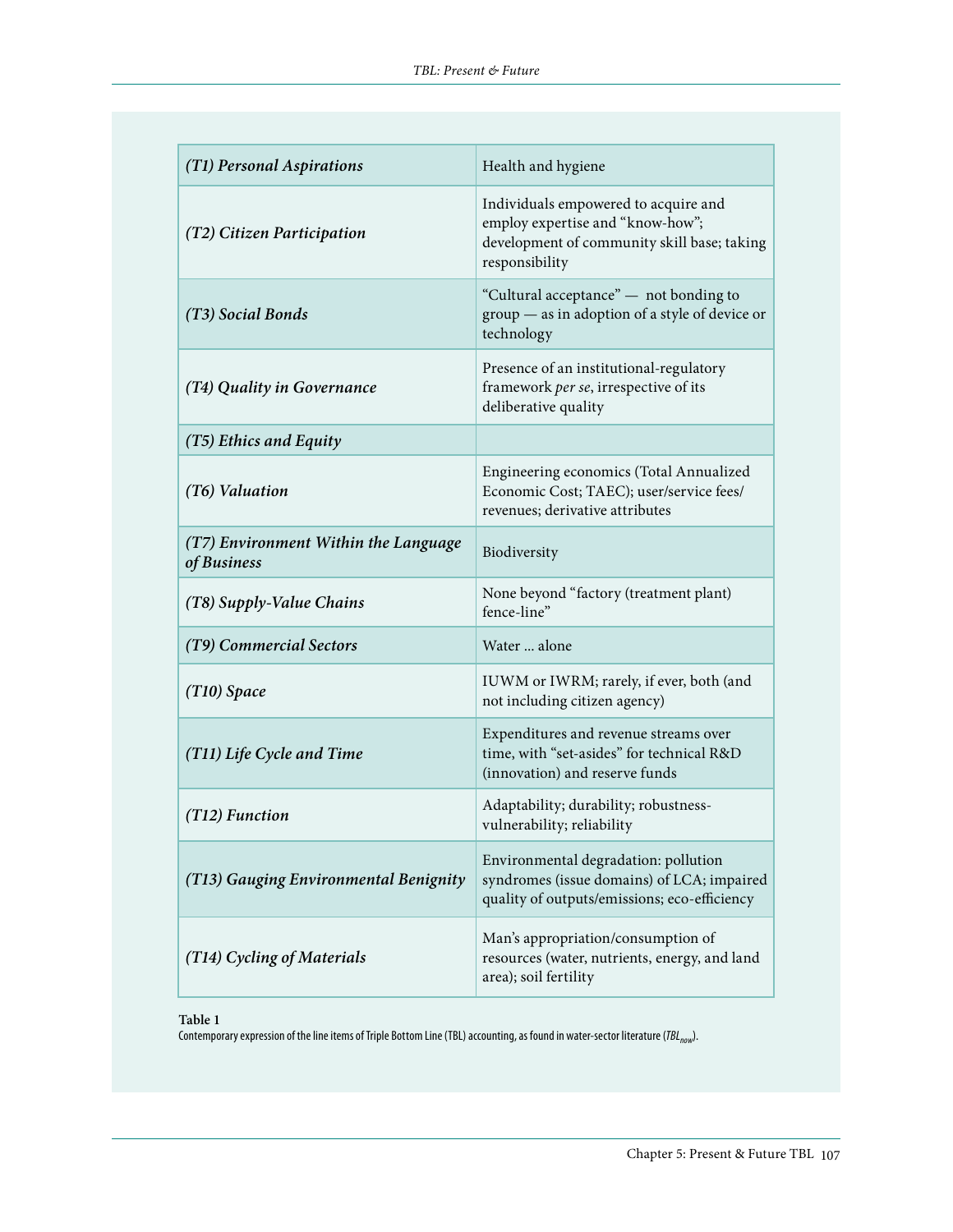| (T0) ORGANIZATIONAL LEARNING                        | "Always Learning, Never Getting It Right"; in pursuit of the<br>self-transforming mind, which "leads to learn"; entertaining<br>self-contradiction, including abandoning a TBL line item, even<br>"sustainability" itself |
|-----------------------------------------------------|---------------------------------------------------------------------------------------------------------------------------------------------------------------------------------------------------------------------------|
| (T1) Personal Aspirations                           | Towards a well-being sufficient for self-reflexive apprehension (grasp,<br>appreciation) of the "big picture"; Engineers "Acting Most Locally" to<br>engender a community eager to engage in "Thinking Globally"          |
| (T2) Citizen Participation                          | Deliberative democracy                                                                                                                                                                                                    |
| (T3) Social Bonds                                   | Benefitting from multiple (four) wisdoms on how to live with one<br>another and nature                                                                                                                                    |
| (T4) Quality in Governance                          | Refurbished pluralist democracy of Dahl; clumsiness; adaptive<br>community learning                                                                                                                                       |
| (T5) Ethics and Equity                              | Variety of standpoints on the consequences of inappropriate behavior<br>in man-to-man, man-to-nature, individual-to-group, present-to-future<br>generation, seller-to-buyer, and other relationships                      |
| (T6) Valuation                                      | Plurality of what counts, in which ways, to whom or what; bequests to<br>the future ("final environmental wills and testaments")                                                                                          |
| (T7) Environment Within the Language<br>of Business | Natural capital, ecosystem services, and service providers, ergo loss of<br>biodiversity as failure of ecosystem service providers; "New Scarcity" of<br>resource economics                                               |
| (T8) Supply-Value Chains                            | Exercise of power ever further along ever more extended and intricately<br>interwoven chains of commercial relationships                                                                                                  |
| (T9) Commercial Sectors                             | Water sector  and nutrient and energy sectors  and more                                                                                                                                                                   |
| $(T10)$ Space                                       | From Earth Systems Analysis to individual agency (e.g., dietary<br>preferences)                                                                                                                                           |
| (T11) Life Cycle and Time                           | From cradle to cradle analysis                                                                                                                                                                                            |
| (T12) Function                                      | Ecological resilience and (biomedical) self-repair                                                                                                                                                                        |
| (T13) Gauging Environmental Benignity               | Biomimicry: appetite; metabolism; pulse                                                                                                                                                                                   |
| (T14) Cycling of Materials                          | Natural nutrient cycles and technical nutrient cycles; eco-effectiveness;<br>dematerialization                                                                                                                            |

#### **Table 2**

Companion elements (of Table 1) in Triple Bottom Line (TBL) accounting that we can presently imagine as becoming candidates for application in the longer-term future (*TBLfuture*).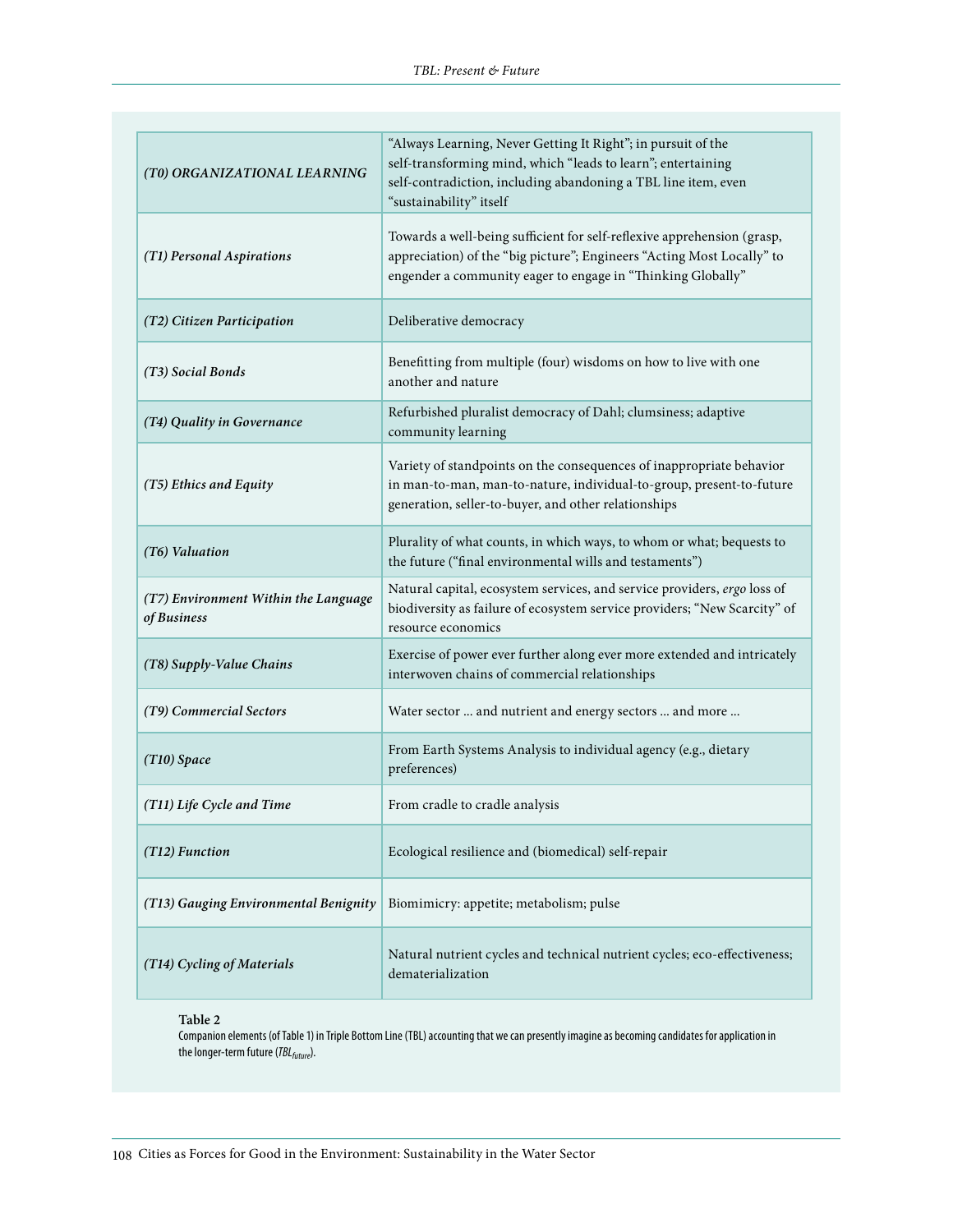sequence, to be picked off one after another? Are they arranged in a hierarchy, as so often are the (purported) "needs" of Maslow's (1943) theory of human motivation in Wikipedia (accessed 18 April, 2010) and elsewhere?<sup>54</sup>

Acknowledging the evident dominance of today's hierarchical portrayal of Maslow's ideas, this thread of personal aspirations works upwards from a tranche of deficiency needs — from basic physiological needs; up to safety needs; then love/belonging and social needs; thus to esteem needs — and on to a tranche of growth needs, comprising cognitive needs, aesthetic needs, self-actualization, and self-transcendence. Security of body, of "health and hygiene" (as in the *TBLnow* of Table 1), and of employment, are associated with safety needs, standing just above the profoundly basic physiological needs. Creativity, spontaneity, and problem-solving attach to self-transcendence, where this can be associated with notions of ascending towards becoming all that we are capable of becoming, at the apex of the hierarchy.

The discussion of Box 2, as well as that of Douglas *et al* (1998) in *Human Choice and Climate Change* (Rayner and Malone, 1998), suggests something otherwise, however: that ranking and labeling of aspirations, as "needs", "wants", or "luxuries", change from time to time, from solidarity to solidarity, and place by place, as community debate ebbs and flows. The pyramid should be flattened, in effect. The supposedly selfevident axis of Maslow's staged sequence of needs, with progress along it from the base to the apex of the (presumed) pyramid, would be pushed aside. Might thus there be similar flux in our individual, personal aspirations, which are the essence of the present guiding thread (T1)? On this account, the contents of both the *TBL<sub>now</sub>* and *TBL<sub>future</sub>* for this thread of personal aspirations might essentially be stochastic, continually undergoing a strategically unpredictable random walk across a level plain of aspirations and needs, up and down along the directional axis of Figure 16(b), as it were — the very opposite of what we might have expected to plot as an orderly sequence.

Yet some fundamental elements of existence seem stable and sequenced, along the following axis:

• unless (i) we avoid death, we cannot (ii) survive to suffer ill-health or enjoy good health, without which latter (iii) a sense of burgeoning well-being appears less likely.

There are traces of both direction and enrichment about such an axis. For it is generally better for people to be in the state of (iii), with direction in moving up the axis of Figure 16(b). A policy addressing issues of survival, treating ill-health, and exploiting good health (all three of (i), (ii), and (iii)) should strike one as richer in its scope — rightward along the axis of Figure  $16(a)$ — than one addressing merely (ii) and (i), or another addressing, say, solely and exclusively (iii), towards the leftward pole (U) of Figure 16(a). A "wealth of analysis" may be graded as follows: acknowledging none of the elements of this existential thread (T1) — none of (i), (ii), or (iii) — will be labeled a 0-fold typology; any one of the three, as a 1-fold typology; any two a 2-fold; and all three as a 3-fold typology. Wealth of analysis grows as one moves from the 0-fold to the 3-fold typology, traversing successively the sequence of graduations leftto-right in Figure 16(a).

What is recognized of such things in the formation of policy?

Pragmatically, as engineers, we want something to happen in respect of sustainability. Our concern is to identify that policy or technological intervention of IUWM within IWRM that will pull the human condition away from unsustainability and on (we trust) towards sustainability, along the axis of this particular guiding "existential" thread. Where the state of affairs lies on the axes of Figure 16 clearly matters a very great deal. We might be especially interested in attaining that sense of personal well-being — the corresponding element of the *TBLfuture* in Table 2 — which brings with it appreciation of the "big picture" (thinking globally) and the inclination to debate the good (or ill) of sustainability. And we might grade the attaching intervention as all the more sustainable for provoking such a self-reflexive — even self-contradictory — kind of disputation. This would be engineers "acting most locally" to engender "thinking globally" amongst a community (as already imagined in Box 2 of Chapter 3.1).

 $^{\rm 54}$  The hierarchical interpretation could be said to be rampant. Any number of pyramid-like images of Maslow's needs can be found by a Google search (accessed 18 April, 2010). Indeed, the Official Nebraska Government Website says "[a] person cannot move to a higher level until each preceding level is satisfied" (www.das.state. ne.us; accessed 18 April, 2010).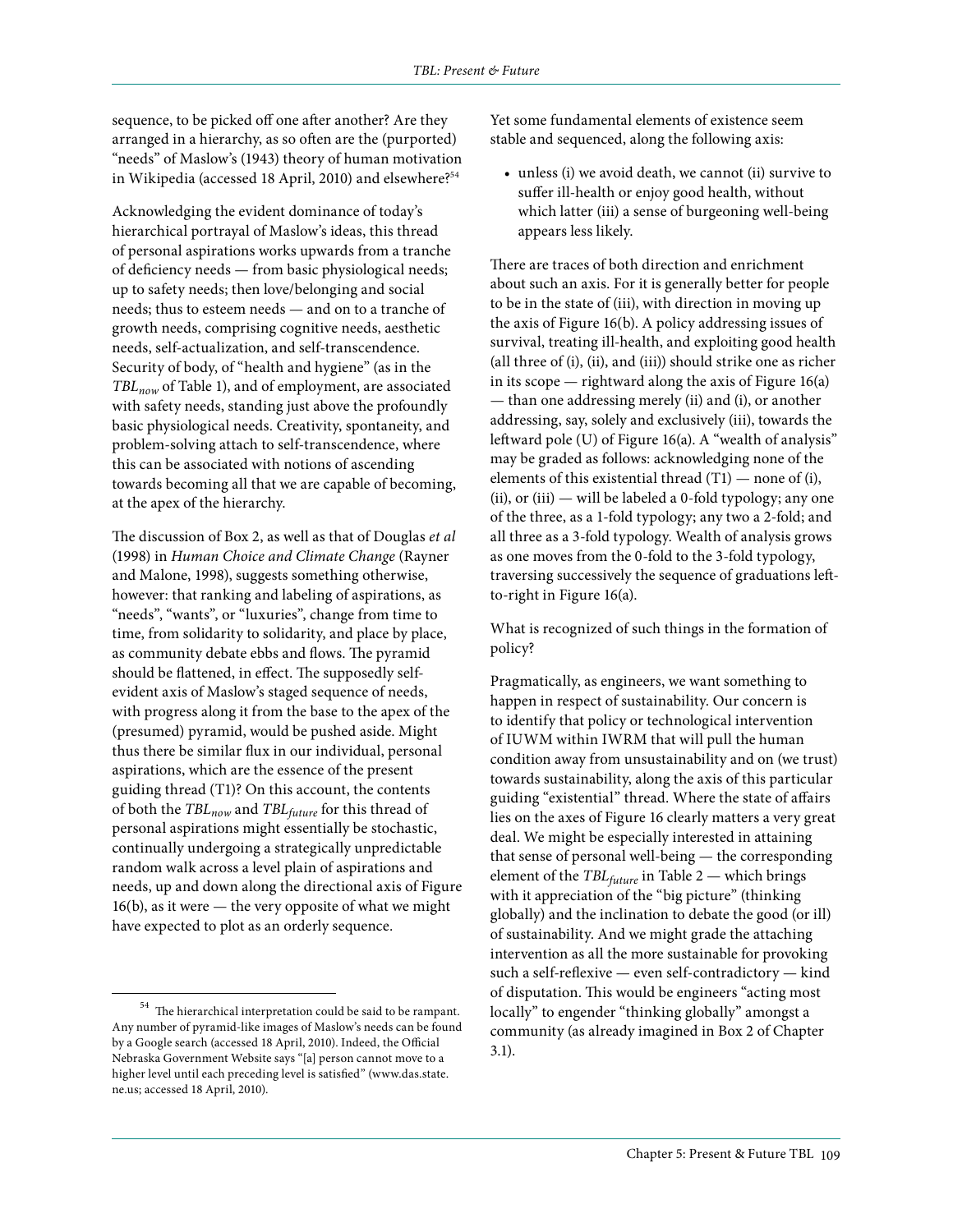#### *(T2) Citizen Participation*

Looking outwards from the self, to what extent are you or I permitted or encouraged to engage with society, or barred or discouraged therefrom?

Shirley Arnstein's landmark paper on "A Ladder of Citizen Participation" was published in 1969 (Arnstein, 1969). Ascent of the ladder begins with manipulation and therapy, i.e., non-participation, through three degrees of tokenism — informing, consultation, placation — and up to partnership, delegated power, and eventually citizen control, with this second triplet of steps called degrees of citizen power. Her ladder seems an obvious candidate for a pair of axes in the space of our *N*-dimensional assessment of sustainability:

• participation of citizens in governance, graded according to the degree to which they do so

#### and

• the locus of power, whether balanced, or seesawing and sliding back and forth (over the generations) between the pole (or province) of the citizen and that of the government.

In contemporary IUWM, citizen participation as such is manifest in a number of more or less similar ways in the corresponding line item of the *TBLnow* in Table 1. Stationed roughly midway at the level of partnership or delegated power on Arnstein's ladder, is where we might expect to place the acquisition of expertise and citizen "know-how" (as in Table 1): the end-user of a technology, such as a member of the public (a citizen, in fact), is presumed to know how to operate and maintain that device. The "development of a community skill base" (also in Table 1) could be perched on the same rung, as well as what Balkema *et al* (2002) call "sustainable behavior". In our interpretation, assuming a license to adjust the original use of these phrases, an employee or community is aware of technological and environmental endeavors. They participate in these endeavors; and they assume, therefore, the attaching responsibilities. They take responsibility, for example, for personal and community actions and for success or failure in the operation of devices owned and operated by that individual or community. They vote with the group in the public space of community debate, for a technological strategy of decentralization, say, of

Small is Beautiful (SiB) in Box 1. In their private space, they would accordingly turn off the bathroom shower before having any alarm alert them to the imminent profligacy of their consumption of water and energy (Willis *et al*, 2010).

Once the image of a ladder has been introduced (every bit as much as a pyramid), the natural impulse might be to applaud a policy or technology that seeks ultimately to bring citizen participation to the top of that ladder. For Arnstein this would be "citizen control". Yet from there one can barely banish the further image of a toppling off the ladder into some kind of anarchy. In contrast, towards the bottom-most rungs on the ladder, the tokenism of informing, consulting, and placating smacks of government planning authorities checking boxes in some prescriptive procedure intended yet to keep *their* authority dominant in the community power structure. From Boulanger's (2008) perspective, inviting citizens to endorse a decision already made (the readily recognized lowest form of tokenism) would be a manifestation of the workings of a democracy inferior even to his aggregative model thereof. In sharp contrast, we should enter his (and Dahl's) "deliberative democracy" into the *TBLfuture* of Table 2.

Viewed from another angle, the line of Arnstein's ladder might bring to mind the vertical axis of Figure 3, running between the egalitarian spirit of symmetrical transactions and the asymmetrical transactions of the hierarchy. Arnstein was concerned with the relationship between government and the individual. The continuum of participation along this (T2), and the attaching notion of power in this governmentcitizen relationship, is not the same as the symmetryasymmetry of transactions of Cultural Theory in Figure 3 (and eventually (T3) below). Hierarchies, in the upper right quadrant of Figure 3, institute status differences, with their asymmetrical transactions. Of society in Boston, USA, it has famously been said that "Lowells speak only to Cabots, and Cabots speak only to God". That, then, is the kind of asymmetrical social transaction that egalitarians, with their passion for "symmetry", would abhor.

Being engaged with society, and the extent to which citizen participation is achieved, in the sense of Arnstein's ladder, is thus different from an individual belonging to a like-minded group (or solidarity). The like-mindedness is about signing up to the tenets that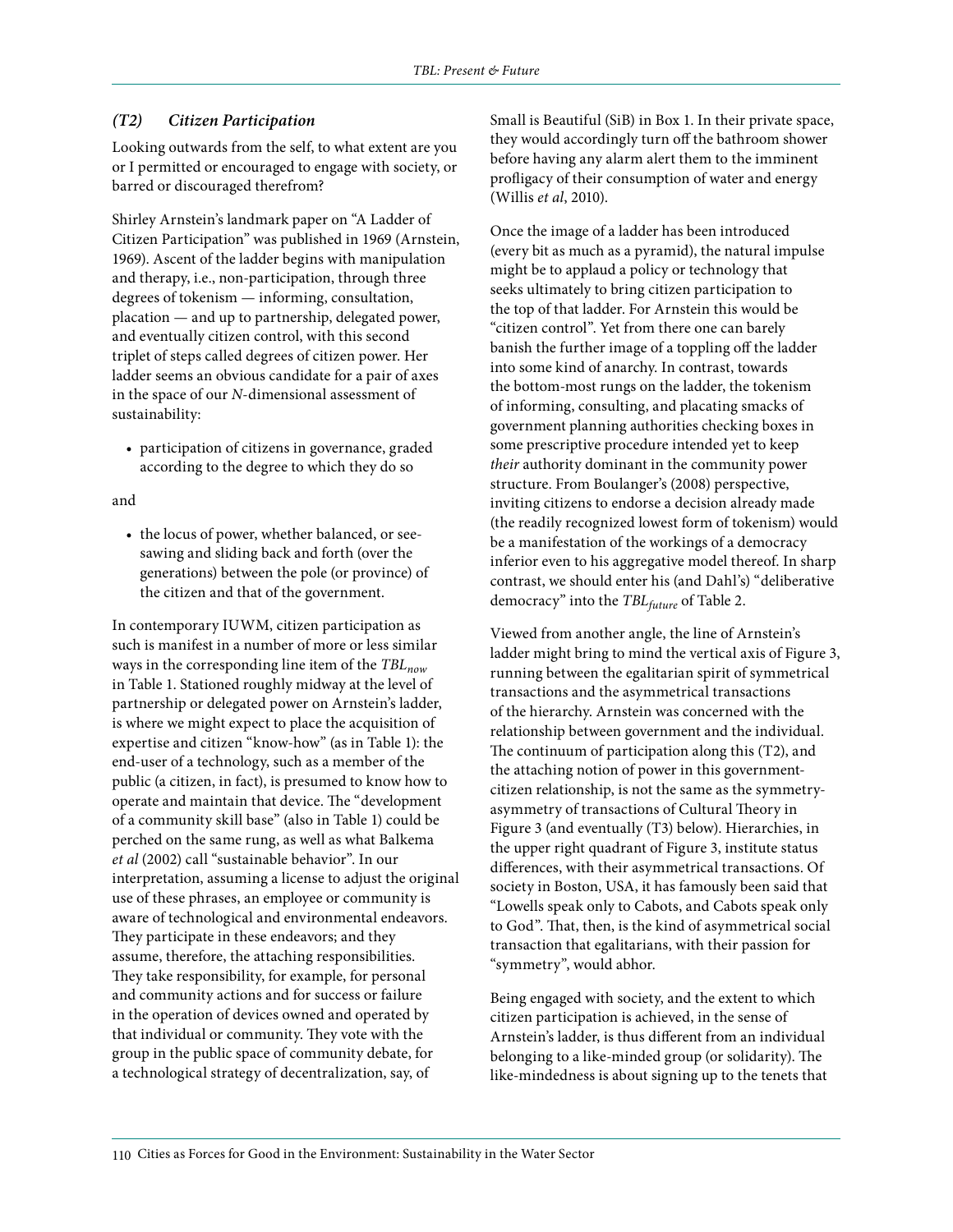make the solidarity what it is: egalitarian, hierarchist, and so on. The two pairs of axes — participation and power (here, (T2)); transaction and competition in the ways solidarities form (there, in Figure 3) — are out of alignment.

#### *(T3) Social Bonds*

Still looking outwards from the self, how monolithic or endlessly variegated and differentiated is our perception of Society "out there"? Are there any groupings? In how many ways do these groupings organize and bind themselves into solidarities? And to which such grouping might I choose to belong, because there lies the greatest empathy between my perception of the world — in particular, on the Man-Environment relationship — and the solidarity's collective perception?<sup>55</sup>

Along this thread, considerations may be as rudimentary as grading the (technological, environmental) performance of an entity as though society does indeed exist — somewhere vaguely "out there" — and is somehow pertinent (our cynical engineer's jibe at engineering for sustainable development). It is acknowledged merely that technical, economic, and environmental performance may not be the only, or the primary, grounds for adopting a technology or policy, but little more. Society is relevant to the assessment, but largely by default, as it were: an impoverished 0th-order, or 0-fold typology — or non-recognition, in other words — of the various ways people organize and bind themselves into groups and then act within that society. If the axis of Figure 16(a) were to stand for depth and subtlety in the appreciation of "social bonds", then under such superficial treatment we should be grounded at its leftward pole, i.e., (U).

Moving towards the other end of Figure 16(a), assessment may distinguish between "markets" and "hierarchies", which in their turn constitute just two of the yet further differentiated four solidarities of Cultural Theory. Given the axes in Figure 3, of

• transactions, gauged between the poles of symmetrical and asymmetrical

and

• competition, ranging between unfettered and fettered

subtlety and complexity (wealth of thought/assessment) can be judged to be increasing as one passes the successive graduations (in Figure 16(a)) of 0-, 1-, 2-, ... *n*-fold (and so on) ways individuals may organize themselves into groups and differentiate themselves from each other. By adding in such subtlety and complexity of the *n*-fold typology, we should have traversed the axis and provinces of Figure 16(a) to occupy the refinement of boundary (R).

Detached in the present discussion from any specific solidarity, these axes of transaction and competition should not be understood as "directional" (according to Figure 16(b)). To hold a (directional) preference for fettered over unfettered competition is to be committed already to a hierarchist (*H*) or egalitarian (*E*) solidarity, as opposed to the individualist (*I*) or fatalist (*F*) camps. Similar kinds of attachments are implied in preferring asymmetrical over symmetrical transactions. Wealth of analysis here (according to Figure 16(a)) is about how many solidarities (actors, voices) are recognized, not any preferences — *ergo* a sense of "direction" of being committed to any one of them. This wealth grows as one recognizes and accounts for, say: first solely *I* (as in markets); then *I* and *H* (markets and hierarchies); then *I*, *H*, and *E*; and finally *I*, *H*, *E* and *F*. The graduations in turn mark four intervals (domains) along the generic wealth axis of Figure  $16(b)$ .<sup>56</sup>

Armed with this understanding of a 4-fold set of social solidarities and their interactions, an assessment of the sustainability of a policy, decision, or technology will be less or more fully attuned to the rich heterogeneity of implications and consequences of each of the plural solidarities' aspirations for the future. And better more so than less so, we submit, in respect of {social legitimacy}, with thus now indeed a hint of some (arrowed) direction of quality in policy formation. The mesh of the social assessment would be finer with all four solidarities acknowledged, than with the coarse

 $^{\rm 55}$  In fact, how do I relate to you (as another individual)? Fiske and Haslam (2005) maintain there are but four ways: a four-fold typology, but not one (and this we should welcome) necessarily mapping over that of Cultural Theory and Figure 3.

 $^{\rm 56}$  The four quadrants of Figure 3 were constructed according to the axes of "transactions" and "competition". In that respect these two axes provide a basic and unchanging way of thinking about the nature of social bonds. Here, however, wealth of analysis is plotted according to how many of the so-constructed and thus revealed solidarities are taken into account in the given policy assessment.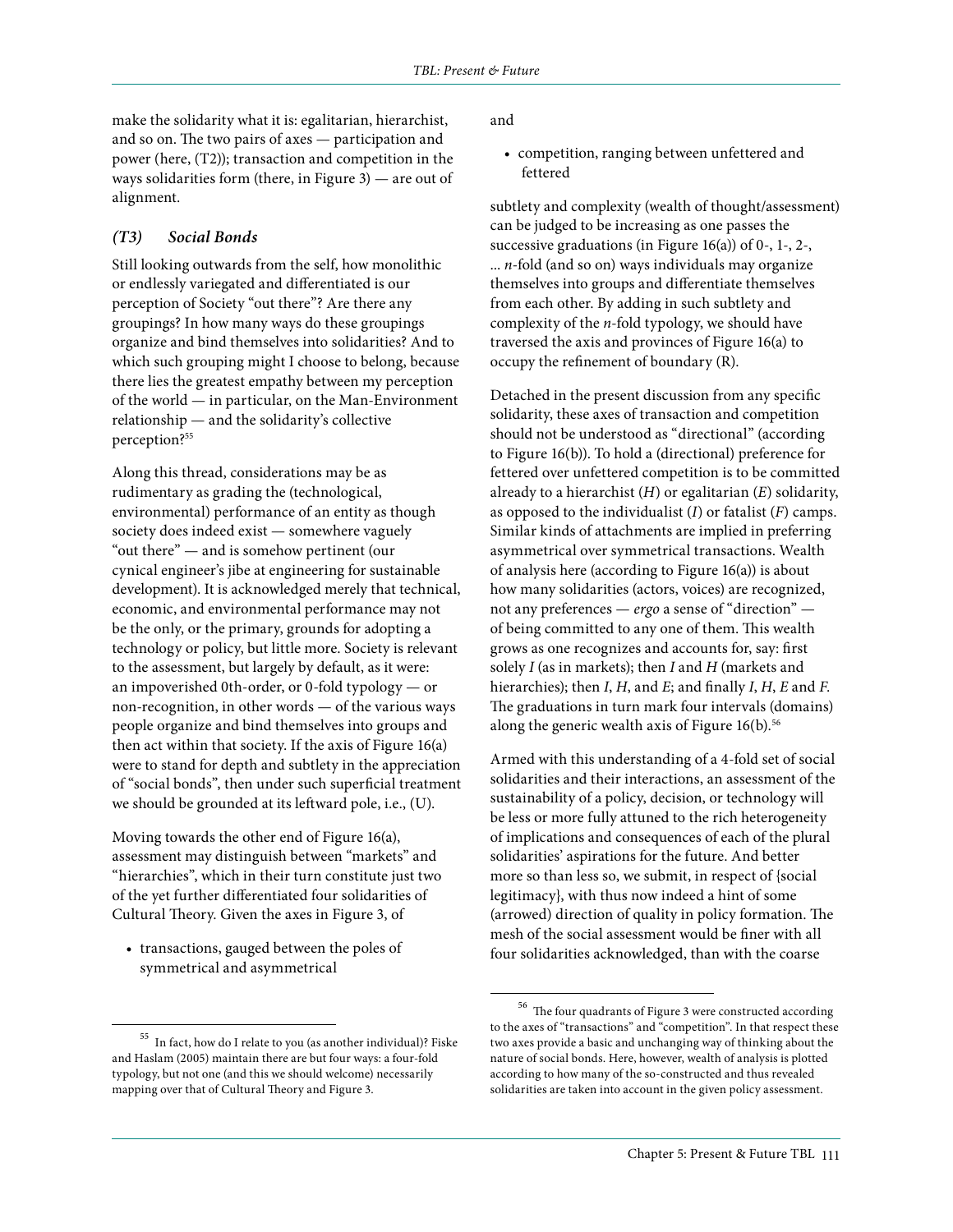mesh of not recognizing the way any groups organize and express themselves in a society.

We have written frequently of *Cultural* Theory. Table 1 has an entry for *cultural* acceptance. But the adjective (cultural) is not being used identically in the two phrases. Each household in a community may adopt a quite different stance on whether it will give house space to a new piece of plumbing, such as the urine-separating toilet, hence the phrase "cultural acceptance" in Table 1 in association with the *TBLnow*. In Europe acceptance may be high (Lienert and Larsen, 2009), while elsewhere, in Inner Mongolia, it is known that the installation of similar devices has suffered from a lack of cultural acceptance (Yu, 2010). More dramatically — as the 2010 Haiti earthquake (and others before it) has revealed — even in the most dire of circumstances, individuals will not seek to protect themselves from the elements in the "house space" of technically well-performing emergency shelters, if their designs are not *culturally attuned*. No matter how basic and desperate might be the need of shelter from the storm (viewed from our perspective), some other want, or need, or personal aspiration (within (T1)), over-rides it.

Less dramatically, yet important nonetheless, there is something essentially different and unique about the cultural dimension of water, relative to that of energy, including in respect of re-engineering city infrastructure. Except possibly and rarely in its manifestation as fire, energy does not seem to play such a fundamental role as water in our massively diverse spiritual cultures. As Davis (2008) puts it:

No substance in the world is endowed with more cultural and religious significance than water.

No substance in the world has deeper emotional resonance or aesthetic appeal than water.

No-one would argue this might not be profoundly significant for re-engineering the infrastructure of a city and re-balancing the city's interaction with its aquatic environment. This meaning of the word (culture) is hugely important for engineers with their proposed and preferred devices and technologies. People care about how they interact with their water infrastructure and environment in ways absent

from their interaction with an energy or transport infrastructure, for example.

"*Culture*" in these senses — and in that of the entry for "cultural acceptance" in Table 1 — assumes a meaning somewhat different from the "ways people bind themselves into groups" (as in Figure 3).

The labyrinthine complexity of society may seem overwhelming to the water professional in its supposedly endless variegation and differentiation. Cultural Theory and Figure 3, however, tell us that there are four, and only four, ways of organizing (and disorganizing) — omitting, that is, the autonomous existence of the archetypal hermit (at the origin of Figure 3; Thompson, 2008a). Things are neither as simple as the customary dichotomy of merely "markets" (the individualist style of organizing) or "government regulation" (the hierarchist style of organizing), or Arnstein's focus on "citizens" and "government". Nor are they as complex as being infinitely variegated and differentiated, with each individual having *his* or *her* personal construction of the way the world is (and its attaching science). The corresponding axis of wealth and enrichment of Figure 16(a) is bounded at *both* ends, at (U) *and* (R).

While surely *no* theory can explain everything, Cultural Theory appears less flawed (for the time being) than any other framework acknowledging fewer than its four ways of associating within society. Besides, to take advantage of just one or two sets of experience and wisdom on how to live with one another and with Nature is to risk being impoverished and coming up with less unsustainable policies, designs, products and technologies. For this reason, the corresponding entry for (T3) of the *TBLfuture* in Table 2 seeks recognition of a fourfold set of wisdoms.

Yet the indeterminacy brought about by there not being simply a dichotomy, entails the life-like, complex dynamics of interactions amongst the four solidarities, which may lead things in sometimes destructive and sometimes constructive directions (Thompson,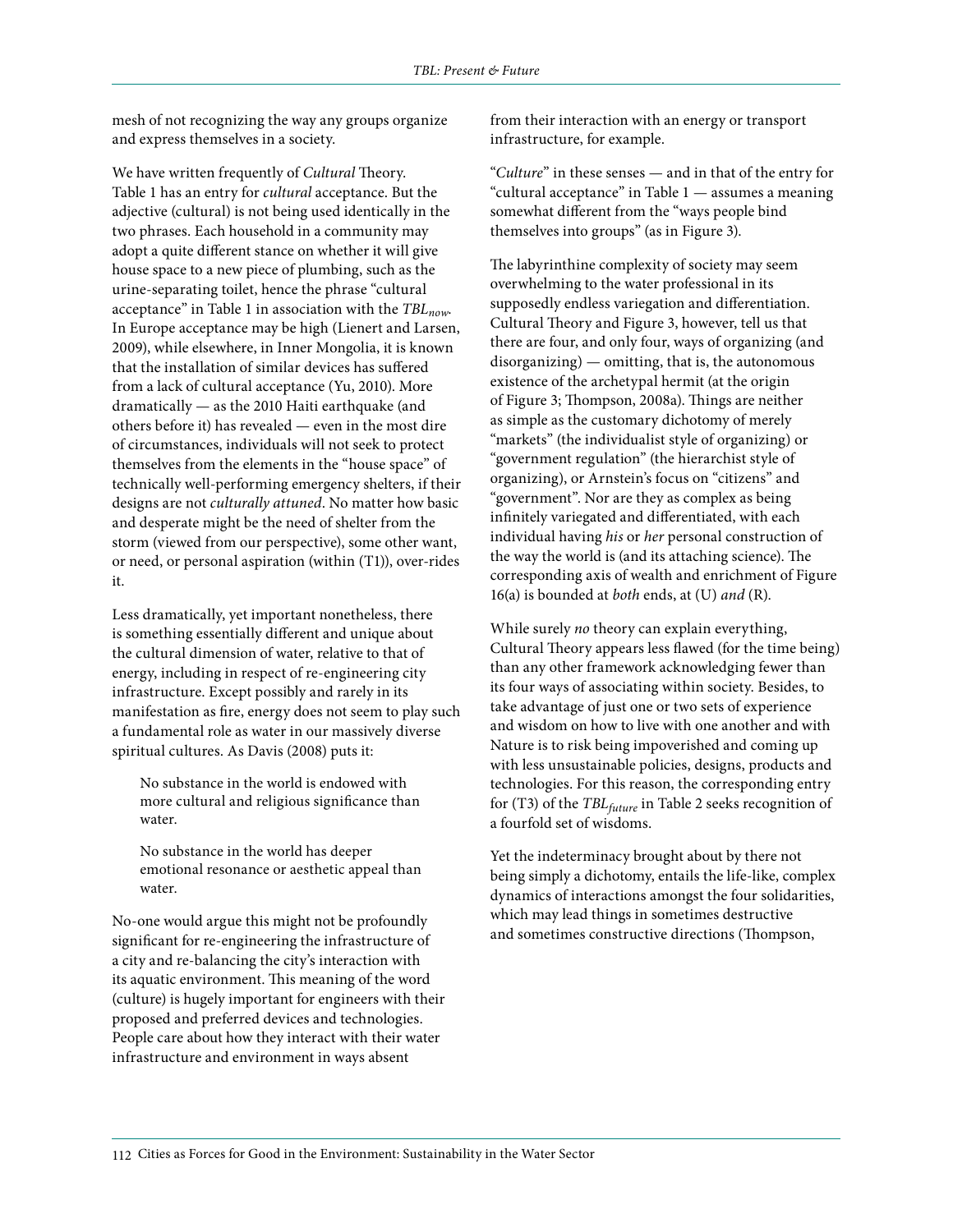2008b; also Gyawali (2004) and Box 4).<sup>57</sup> This, while it may be frustratingly unpredictable, is not utterly incomprehensible. There are rules that seem to work. What is more, they can be rooted in the physics of stability-instability in the dynamics of nonlinear systems.<sup>58</sup>

#### *(T4) Quality in Governance*

In his book *Resolving Messy Policy Problems: Handling Conflict in Environmental, Transport, Ageing and Health Policy*, Ney (2009) has argued thus:

Over the past three or four decades, the institutional settings of policy-making have changed as rapidly and profoundly as have our society. In the not too distant past, policy was something produced and owned by 'government'. Working within recognizable institutions, governments steered societies by making and enforcing rules. Today we use the far more amorphous term 'governance' to describe a confusing myriad of criss-crossing activities, institutions and processes that all seem, in some way or other to contribute to similarly opaque things called 'policies'.

Widening and deepening the remit of policymaking has meant that governance involves more, and a rather different mix of, people than did government.

By widening the scope of policy actors and weakening the hierarchical control of central governments, the differentiated polity creates the potential for intractable policy controversy.

German political commentators have called this Reformstau — a backlog or congestion

of urgent reforms necessary to revitalize our societies.

Our interest here is not in "Reformstau", even if it were the destructive kind of impasse of concern to Gyawali (2004) (and to our discussion of Box 4). It is rather in the refurbishment of Dahl's pluralist democracy, which Ney (2009) has proposed as a means of unblocking the policy logjam. Above all, Ney's scheme provides us with yet another elementary, irreducible guiding thread: of *deliberative quality* in governance, i.e., (T4). In turn, thread (T4) is conditioned on the ways of organizing recognized in the preceding thread (T3) of social groupings. Yet this deliberative quality is not the thread of participation of (T2).

Here now is where the generic forms of both axes of Figure 16 assume specific and substantial import. Access and responsiveness are the two guiding axes, above which the surface of deliberative quality rises. We define three axes, therefore, the first pair having to do with wealth of assessment (as in Figure 16(a)):

- access to the debate, ranging from one to several given voices-actors (which in its turn is still *not* the same as Arnstein's "participation")
- responsiveness, by none, or one, or two, or several of the other voices, to the say-so of the given voice-actor (which was the organizational goal in staging the IWA Sustainability *Agora* of Box 4)

and the third being associated with direction (Figure 16(b)), i.e.,

• quality of deliberation itself.

A surface can be plotted in this specific threedimensional space in Figure 17. It has two axes on the horizontal plane of wealth of assessment, with arrowheads for neither, and the third rising vertically, with an arrowhead.

Dahl's classic theory gives us an over-simple and dualistic scheme: *closed hegemony*, when there is neither access nor responsiveness; or *pluralist democracy*, when both obtain. This is pictured in the inset of Figure 17. No third axis is needed on this twodimensional plane. Under this coarse mesh of thought, betterment is associated simply with moving out of the box of closed hegemony and into that of pluralist democracy.

 $^{\rm 57}$  If surprising failure (such as a global economic crisis) brings about the need to organize and manage affairs differently, the twofold typology is entirely predictable: unfettered markets will be abandoned in favor of strict regulation — individualist style (*I*) is shed for that of the hierarchist (*H*) — and *vice versa* (*H* for *I*). With four ways of organizing and disorganizing, it is not likewise determined how an *I* style of managing might in the event be obliged to reorganize as hierarchist, egalitarian, or fatalist instead, and so on (and on).

 $^{\rm 58}$  This, I readily confess as an engineer, has been the supreme achievement of Cultural Theory for me personally. I have tried to resist its appeal on many occasions, but to little or no avail. As a result, Table 2 is replete with entries for the *TBLfuture* that reflect an underlying and pervasive plurality of perspective in addressing matters of stewarding the Man-Environment relationship.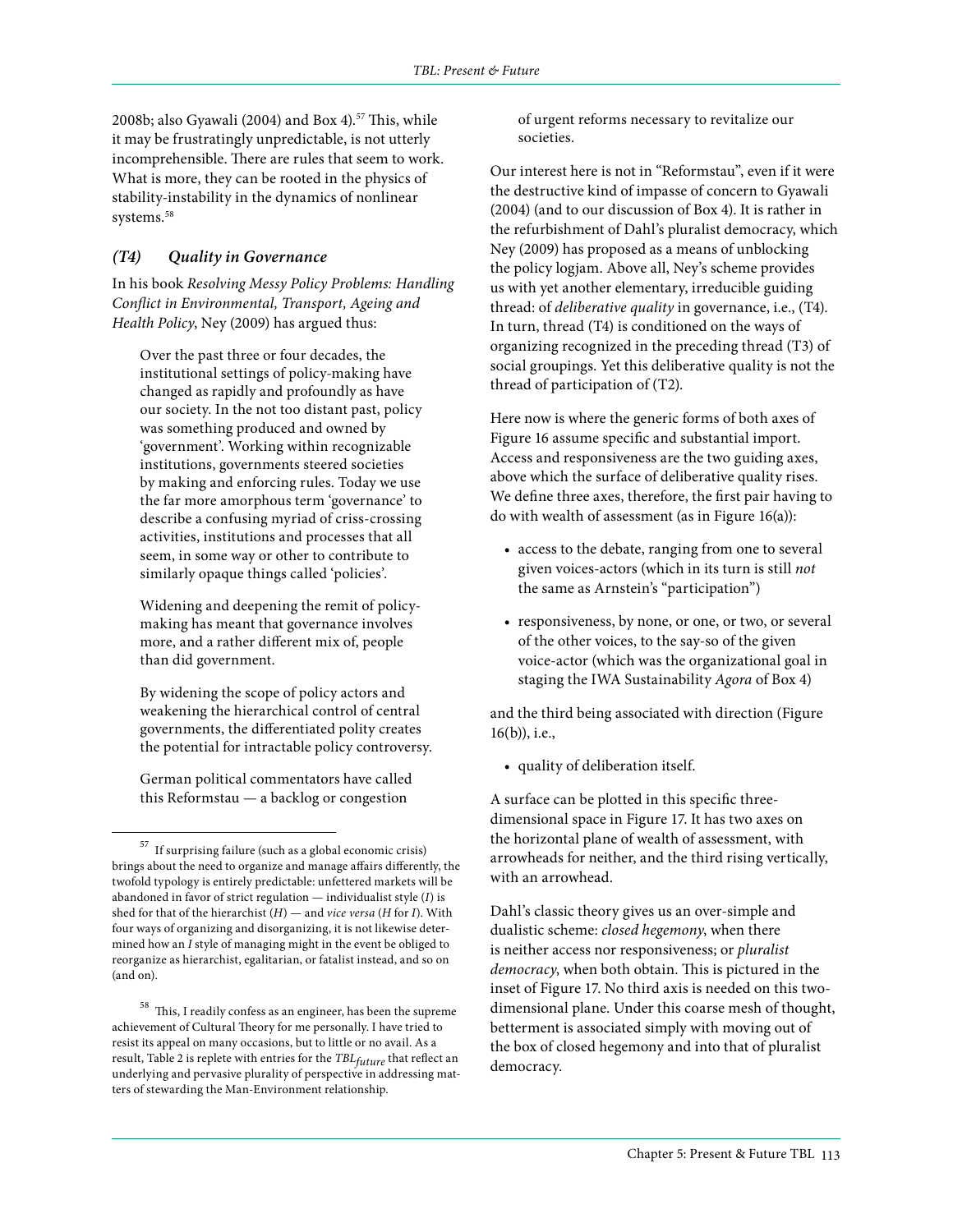

#### **Figure 17**

3-D space of assessment for (T4) "Quality in Governance". Axes of accessibility and responsiveness bear no arrowhead and gauge accordingly wealth of assessment. The axis of deliberative quality, in contrast, is directional. The domains (provinces) of "closed hegemony" and "clumsy institution" are shown cross-hatched. Inset: the 2-D matrix of Dahl, showing the companion "closed hegemony" and "pluralist democracy". In effect, the inset is a (past) "bare-bones" assessment of governance, whereas the complete (contemporary) 3-D space has "fleshed out" — refurbished — that earlier conception of what amounts to good governance, as gauged by deliberative quality therein (adapted from Thompson, 2008a).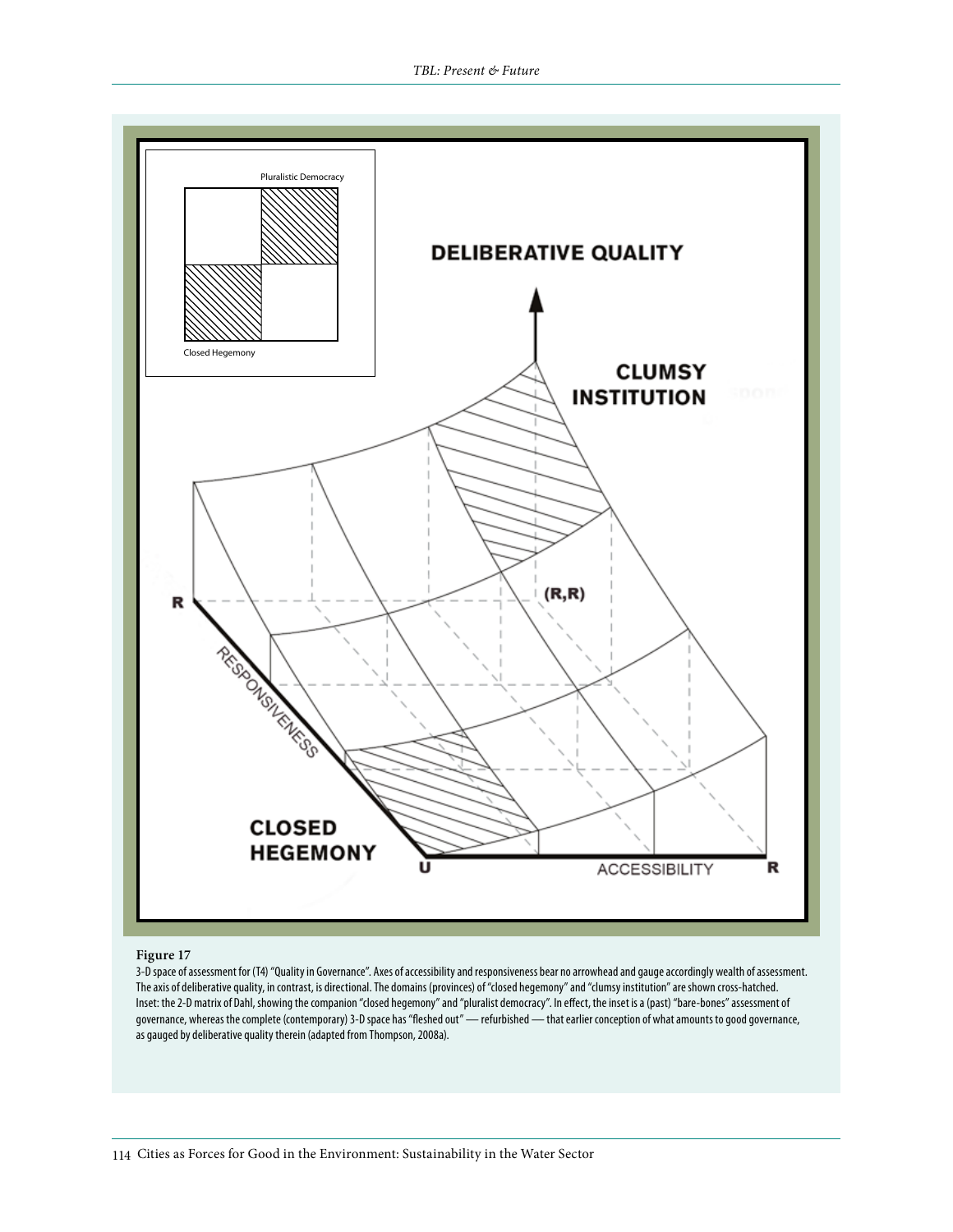Refurbished by way of the typology of Cultural Theory — *enriched*, that is — we are able with a finer mesh of thought to map an extensive "excluded middle" (Ney, 2009). Each graduation along the two axes of accessibility and responsiveness in Figure 17 marks thus the addition of another voice to the debate, be this hierarchist, individualist, or egalitarian, in any order. In the generic sense of Figure 16(a), affairs are progressively becoming more subtle, richer, and more complex, as one moves away from the origin (U) along either axis. As the eye travels along the axis of responsiveness (in Figure 17), more voices are seen to be responding to the debate, although some may have no access to it. Plotted thus on Figure 17, closed hegemony grants access-responsiveness to just a single voice, while the inelegant but exemplary clumsy institution is the refurbished form of Dahl's original pluralist democracy. The former has a vanishingly small deliberative quality — on the third, directional axis of Figure 17 — while the clumsy institution has scope for attaining the highest of such quality. It grants access-responsiveness to all three of the active solidarities; thus it lies at point (R,R) above the twodimensional plane of access and responsiveness. Most policy sub-systems fall somewhere between the two.

In the worst place of closed hegemony, the one actor granted access (agency; institution; solidarity) will choose to frame the problem such that it may be solved by that actor's favored style of problem-solving and governance. Under this lowliest quality of governance, just as the International Water Association's *Sanitation 21* document complains (IWA, 2006; see also Box 2),

[O]pportunities for exploring the whole range of potential solutions may be lost and the agenda may be 'hijacked' by one particular interest group ...

... perhaps an engineer with highly technical knowledge, or perhaps someone from a development agency with a strong social agenda or a strong home-industry export agenda, or again it may be the environment agency or a donor with a strong commitment to environmental protection.

In other forums, such as the IPCC (according to Pielke, 2010), the hierarchical voice alone has framed the debate, while the voice of the so-called voodooscience solidarity has been denied access and merits no reasoned response from within the (closed) debate, hence the dismissive jibe. A form of power — to recall this axis from the relationship between citizen and government of  $(T2)$  — is here being exercised through the matrix of access-responsiveness. This too would have been the situation in respect of the South Asian experience of flood management, as related in Box 4 of Chapter 4.2 (Gyawali, 2004). All are redolent of the tokenism of *government* behavior, towards the bottom-most rungs on Arnstein's ladder, with the government agency being the only voice granted access to the closed hegemony of Figure 17, hence its lowest quality of *governance*. Thus can we appreciate better the changes in phrasing between Arnstein's and Ney's times — between "government" (Arnstein, 1969) and government as a player within a system of "governance" (Ney, 2009; see also Termeer, 2009).

The clumsy institution, so the normative argument runs, is where we should strive to be. We should incorporate it into the scaffolding for a *TBL<sub>future</sub>* of Table 2. The relative richness of the nine "provinces" on the surface of Figure 17 should allow us to discern where our given, problem-tailored, policy subsystem presently lies, thus to identify the various pathways by which we can move closer to where we want to be (Ney, 2009) — progressing step by step along and up the axis of deliberative quality. The foregoing advocacy in Chapter 4 of an experimental and adaptive structure of governance might be just such an enabling device, in particular, on an urban scale. Cultural Theory does not guarantee the benefits of a clumsy solution. Nevertheless, if institutional arrangements are as in this uppermost province (in Figure 17), and there exists the possibility of a clumsy solution, then it ought to be discoverable with greater probability than would have been the case, had those institutional arrangements remained "suavely elegant" (with thus lesser deliberative quality). In particular, we might ask, what engineering intervention or technological innovation of CFG, IUWM, or IWRM, might project the quality of governance upwards?

The *TBL<sub>now</sub>* of Table 1 acknowledges the significance of the "institutional-regulatory framework", but is otherwise silent on the quality of the deliberations it may deliver.

In its own small way, Figure 17, with its three axes, is essentially a 3-dimensional sub-space (or microcosm) of the *N*-dimensional framework by which we are seeking here to extrapolate from the *TBL<sub>now</sub>* (from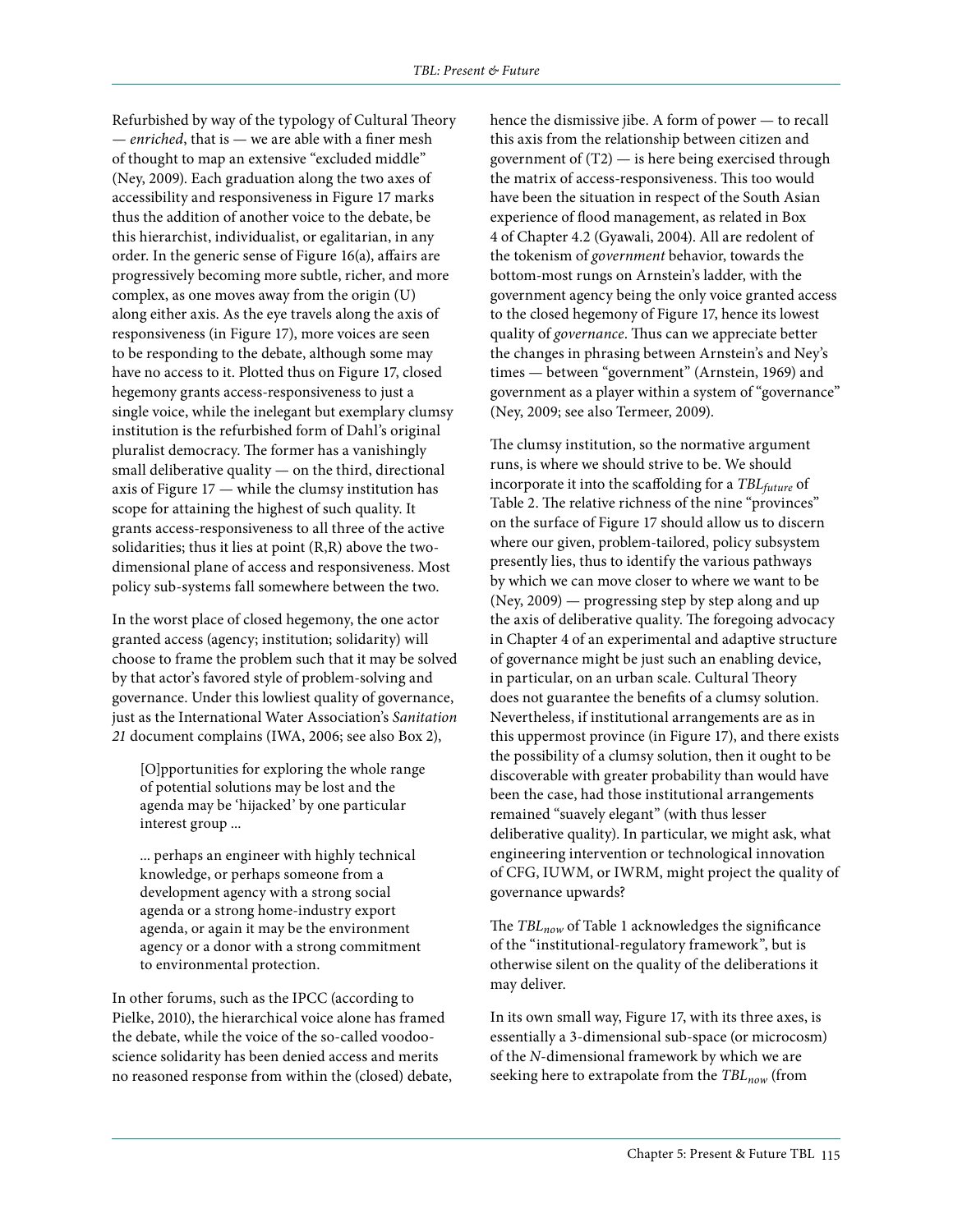Table 1) and within which we wish to erect the scaffolding for constructing some form of *TBL*<sub>future</sub> (within Table 2). Beyond the abstractions of Figure 16, it is the specific, graphical epitome of our central purpose in this chapter on change. Figure 17 may not be quantitative, but its intent is clear. The key to insight and progress is not merely the definition of the axes, but also the separate graduations along them, hence revelation of the middle provinces interpolated between the bare bones of Dahl's original dualism. A step has been taken, from a sparse, original dualism, to something markedly *enriched*. We have moved along the axes of our logic from an ignorance, or nonrecognition of something of import in assessing what sustainability amounts to (at worst, a 0-fold typology, for example), to the richness — and greater difficulty of grappling with (and judging according to) — a higher, *n*-fold typology.

#### *(T5) Ethics and Equity*

What do I owe to myself, or to any other entity, or that entity to me? What does any social grouping owe to any other entity? How should affairs be conducted, in respect of these relationships between the self and the self, the self and another individual, the self and the group, and any other entity? For such conduct may be good or bad, fair or unfair, noble or ignoble, right or wrong, just, dishonorable, virtuous, and so on. In fact, with how many other fundamentally different types of entity can the self/group have a relationship? For there can be superiors, peers, and subordinates ("inferiors"); competitors, collaborators, and neutral referees (or disinterested bystanders with whom there is little or no relationship); suppliers along a supply chain; all manner of associations and institutions in a policysubsystem of governance; there can be mankind and a multitude of other species of organisms; and there can be past, present and future generations of man and beast alike.

What mesh of axes, orthogonal or not, might now chart the differing sub-domains and provinces across such considerations of ethics and equity? What space might be constructed to do for them what Figure 17 has done for the quality of democratic deliberation?

We cut a candidate path of logic amongst all the entities sprayed about like blunder-bus shot in the preceding paragraph, to suggest at least these four axes:

- the number of individuals, essentially distinguishing between the one (*ergo* the individual) and the more-than-one, i.e., the group
- financial status, i.e., the categories of nonmonetary or monetary, which latter will include the distinction between buyer (customer) and seller (service provider)
- species, cleaved crudely into the pair of human and non-human, but recognizing a continuum of species spanning in theory from the blue whale across to the chemical species of minerals and inanimate rocks
- generations (time), as in the trichotomy of past, present, and future — and the different graduations according to whether one, two, or three of these generations are being entered into the assessment of sustainability

All of our threads ((T1) through (T14)) are cardinal with regard to sustainability. This on ethics (T5), however, must be granted special status. It is privileged. Its role is born of that most basic instinct: the dawning in the mind that one owes something — and something about the well-being of the Environment — to the future; and that, in particular, one owes this something to one's offspring. This last of the above four axes cuts through the heart of sustainability as it looks ahead to future generations. And the behavior of the present generation relative to that of past generations reveals much of the significance of the glorious diversity of culture in thinking about sustainability (along thread (T3)).

At one corner of what would need to be at least a 4-dimensional sub-space corresponding to Figure 17, might therefore reside the self, as if nothing else in the world mattered. At this pole of the intersection of the leftward boundaries of the four wealth axes (from Figure 16(a)), rather like the province of closed hegemony in Figure 17, the frame of ethical assessment could be said simply to be unrefined, empty, vacant, or undeclared (U) — the very coarsest of unrefined meshes of thought.

Proceeding away from this most rudimentary basis, provinces of ever greater richness, subtlety, and complexity of considerations can progressively be stacked up (just as they are as one moves away from closed hegemony in Figure 17): by the introduction of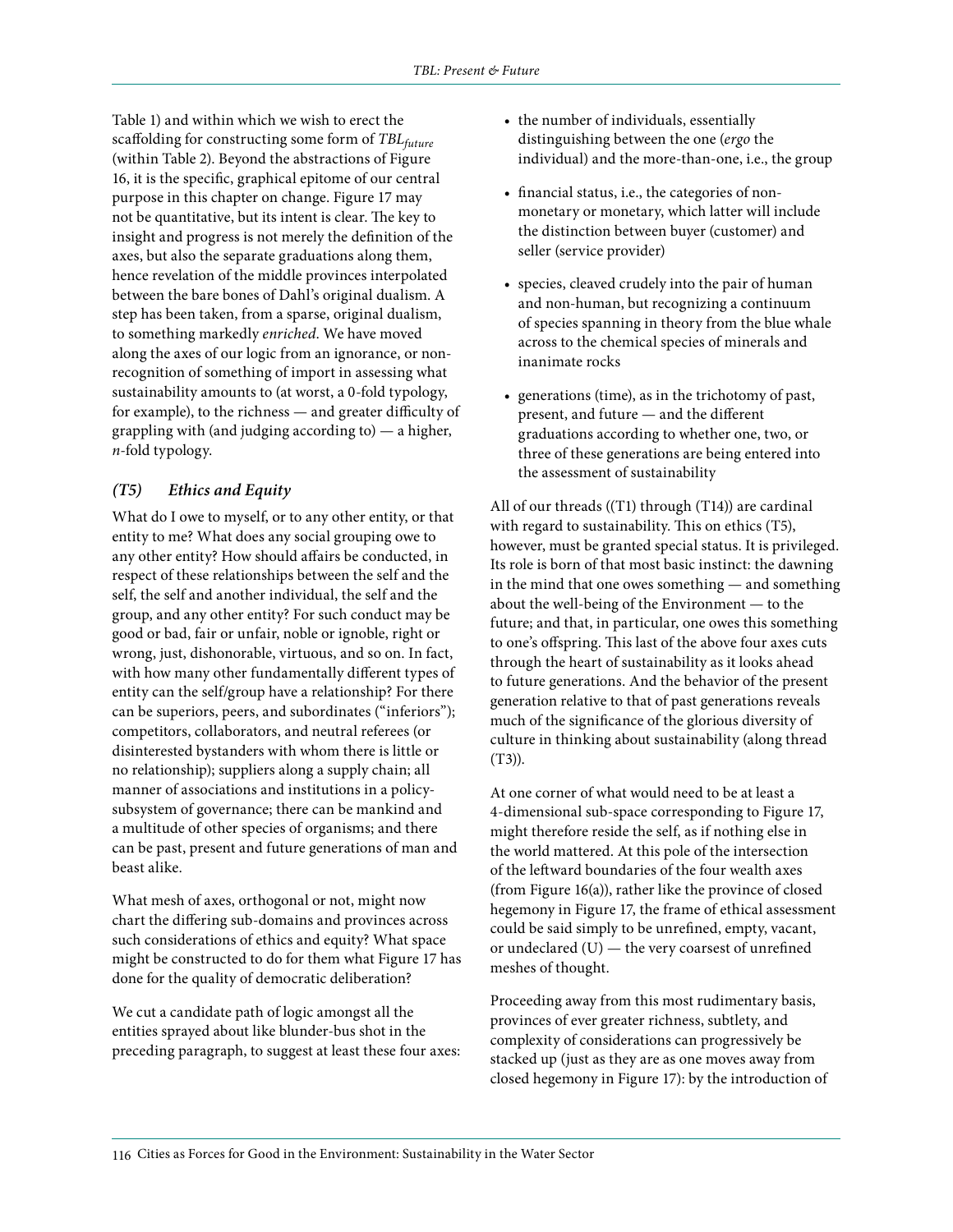another individual to whom one relates; to which can be added the refinement of distinguishing between the monetary and non-monetary status of that relationship; and then that of a group, as opposed to an individual (and groups to groups); then human and non-human; future human generation(s); future non-human generation(s); and past generations; and perhaps on and on and on, as far from corner (U) as the mind can conceive of. What is more, such extrapolation has not even begun to acknowledge a fifth axis of:

• ethical schemes, distinguished as motivational, behavioral, consequential, and more (Harremoës, 2002) and colored and shaded by the outlook adopted on caring (or not) for the consequences of action (Thompson, 2011)<sup>59</sup>.

Remote now from the ignorance and coarseness of (U), we find subtlety, complexity, richness, and refinement (R) in gridding the frame of ethical assessment of any policy for CFG, or for IUWM within IWRM.

You or I might have voted with the group in the public space of community debate for the frugality and ecoefficiency of a decentralized, Small-is-Beautiful (SiB) policy. Yet in our individual private spaces of the bathroom shower, the alarm is blithely ignored as it flashes transgression into profligacy. There is a notunfamiliar whiff of double (ethical) standards about this. The policy might be deemed wholly unsustainable — without ethics — on any and all accounts under (U), quite otherwise under (R). Or, according to (U), it might have seemed ethical and sustainable in principle in the public space, merely unrealizable and practically ineffective in the private space. Whatever the judgment, the policy is the same. It is just that the framing of the assessment has changed: blank and vacant for (U); finely and richly gridded and replete with axes and provinces for (R). It is as the difference between just the two provinces of Dahl's original notion of plural democracy in Figure 17 and the nine of Ney's refurbishment of the theory.

With considerations in Table 1 largely confined to those of entities such as engineered facilities for wastewater treatment in IUWM, an entry corresponding to this

thread (T5) is conspicuous by its absence from the *TBLnow*. This does not mean that those, after whose contributions the contemporary consensus of Table 1 has been fashioned, thought nothing of ethics and equity. Rather, these matters would have been so obviously the motivation for sustainability in the first place, that they may well have been taken for granted — presumed, without any further debate (as we shall shortly see).

In contrast, the entry for this line item in the *TBLfuture* of Table 2 anticipates the immense richness of thought caught in the highly refined mesh-like gridding of (R) (relative to the emptiness of (U)). Assessment would become dauntingly explicit in thinking about the multiplicity of ethical frames applicable to a host of all manner of relationships as though ethics and equity obey some inner, fractal, self-similarity with sustainability in *toto*. We *ought* to value many more of the entities in the world than merely the self. Increasing the collective wealth of awareness, along all of the axes (of Figure 16(a)) introduced for the current thread (T5) (of ethics and equity), has here a sense of a desired direction (up the axis of Figure 16(b)).

What is entered for (T5) into Table 2 is spurred no less by what we shall eventually see of (T5) in the *TBLfrontier* of Table 3 (in Chapter 6).

#### *(T6) Valuation*

Traveling along one axis of (T5) in particular brings a certain clarity and immediacy of purpose to the foregoing discussion of ethics. It is that of the financial status of things. The instrument of the market places a price on entities, hence the axis of

• competition, as already drawn in Figure 3 (and therefore (T3)).

Its continuum ranges from one extreme — the utterly unfettered market (the way of organizing of the individualist solidarity) — over the commonplace of less or more fettering through government subsidies, taxes, and "cap and trade" policies, to the other extreme of an entirely regulated market (the way of organizing of the hierarchist solidarity). Figure 3 simply acknowledges just the two broad sub-divisions of this axis, into the provinces of fettered and unfettered.

To this axis of competition can be added that of

<sup>59</sup> Significantly for this *Concepts Paper*, Thompson's article is entitled "Material Flows and Moral Positions". It deals with two case studies, one of which has to do with community decision-making in the matter of renewing (or demolishing) housing stock in London.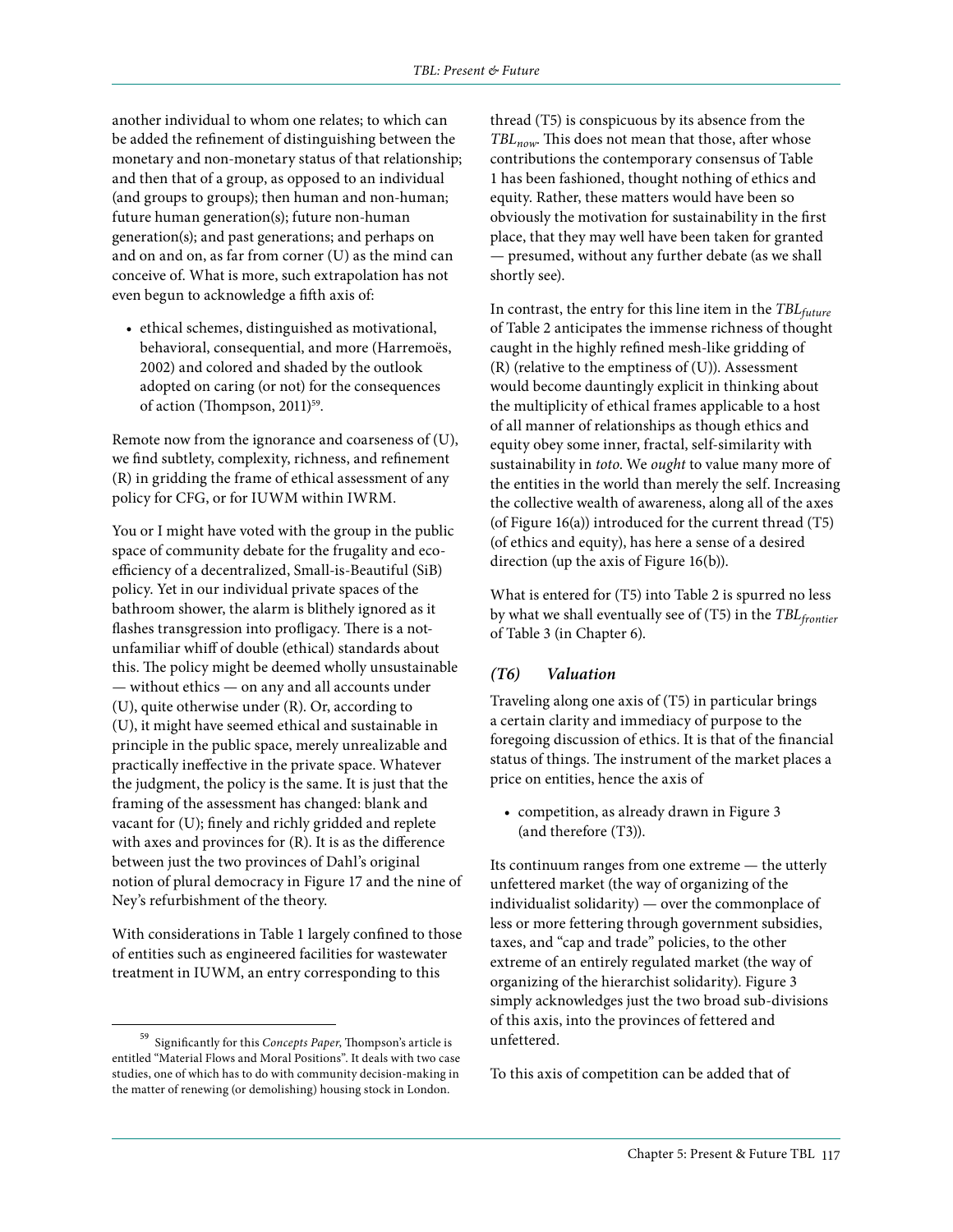• species, as for (T5).

Now, however, when it comes to monetary matters, it is the cut between humans and all else that is so profoundly important. Attempting thereafter to value the "all else" has provoked the emergence of environmental, ecological, and other schools of economic thought, together with so very much debate.

Thinking in a third direction, of discounting costs and benefits over time, and the no less disputed choice of its rate in the Stern Report (Stern, 2006; Godard, 2008; Lasry and Fessler, 2008), the axis of

• generations

comes back to mind, with the same scope for graduations, categories, and provinces as previously in (T5).

Towards the most rudimentary corner of this 3-dimensional space (symbolically, point (U)) lies the engineering economics  $(V_0)$  of Chapter 3.2: calculation of the construction and operating costs of a wastewater treatment plant for choosing amongst several alternative designs or upgrades (Jiang *et al*, 2005); fettered to the extent of needing to meet a regulation for environmental protection; metering within the facility fence-line the costs of electricity, process chemicals, labor, and so on but leaving ecosystem services un-metered and therefore not evaluated; and discounting the sunk construction costs over the life-span of the facility (not the spans of human or non-human generations). Such things comprise the corresponding entry for the current thread (T6) of the *TBLnow* in Table 1. There, the "derivative attributes" (Table 1) of these expenditures of engineering economics would be expressed (according to Balkema *et al*, 2002) as cost-effectiveness, labor, and affordability. Thus are considerations of ethics and equity channeled indirectly into Table 1, through the lens of the affordability of a utility's services to its customers.<sup>60</sup>

According to our caricatured account in Chapter 3.2 of the economics of valuing the presence of oysters in Chesapeake Bay,  $V_E$  adds in the "value to the present" human population of knowing the oysters are there in the bay and knowing too that future generations will likewise appreciate this knowledge" (from the

perspective of environmental economics). This is over and above what is valued in the purviews of  $V_0$  and  $V_C$ , i.e., the "conventional" economic valuations.  $V_E$  would seem accordingly to lie somewhat further away from the most rudimentary province of the generations axis of (here) our 3-dimensional sub-space for valuation. It addresses more directly not one, but two segments of human generations (present, future). Moreover, since it expressly recognizes the value of the oysters in the environment, as opposed to their consumption in a dockside restaurant, it notches up something additional along the species axis (in comparison with  $V_C$ ).

Relative to  $V_E$ , valuation  $V_X$  from the perspective of ecological economics should appear as more distanced yet from the leftward boundary of this same axis of species (its coarsest mesh of assessment). For it takes further into account "the value of the services of the oysters in filtering, and thereby cleansing, the bay's waters to the benefit of *their* (the oysters') ecosystem" (Chapter 3.2).

It is *not* that distance from corner (U) in this space for Valuation (T6) gauges the attribute of "more/less ethical" from (T5), but that considerations of policy sustainability become ever more enriched, as one successively recognizes the legitimacy of, say, first solely  $V_X$ , then the pair of  $V_X$  and  $V_0$ , then the trio of  $V_X$ ,  $V_0$ , and  $V_E$ , and so on — going from a single-fold to an *n*-fold typology, including the *n* ethical schemas behind the various kinds of valuation. Sustainability *is* about valuing a greater number of entities in the world. This thread (T6) of valuation relates back, therefore, to that of ethics (T5) and looks forward to the language of business in the next thread (T7).

No-one has ever said things would get simpler. We may crave this. The notion of some succinct operational definition of sustainability might extend the tempting illusion of such simplicity. But it is an illusion, nonetheless.

#### *(T7) Environment Within the Language of Business*

(T7) is manifest along a continuum of increasing subtlety and depth in the penetration of business thinking: from natural capital, through ecosystem services and service providers, and on to considerations of biodiversity. Indeed, on inspection of the entries in Tables 1 and 2 for this thread, we may be tempted to

 $^{60}\,$  Affordability is a prominent consideration in the principal messages emerging from the 2009 UN World Water Development Report (WWAP, 2009a,b).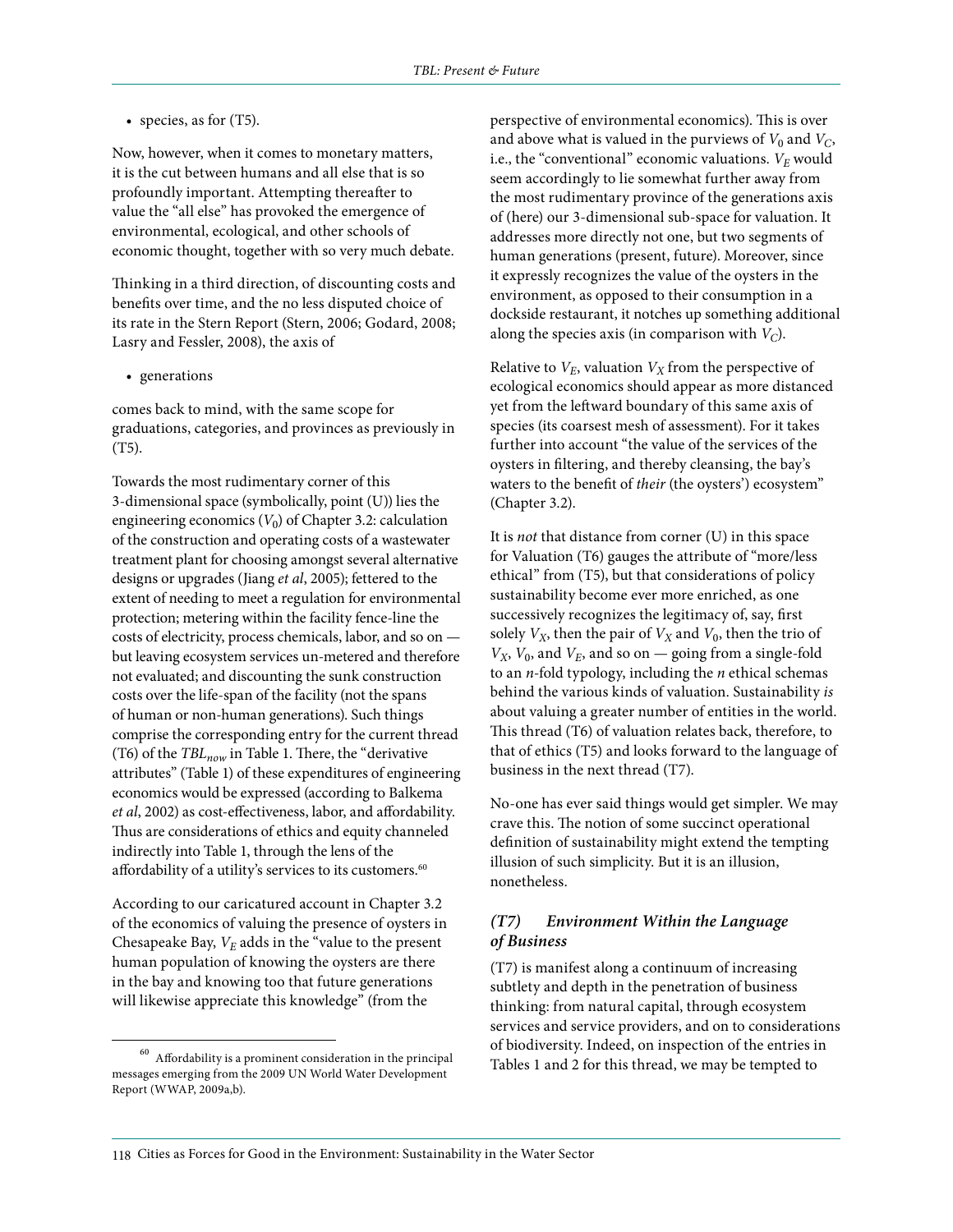conclude that here we have a certain maturity: *TBL<sub>now</sub>* approximately equals *TBLfuture*.

Gauging "environment within the language of business" entails its own unique logic, with increasing depth and subtlety. First, there are "stocks" of capital. Second, we may choose to assess them in one or more forms, such as, for example, human, financial, manufactured, and natural. Third, natural capital may be differentiated into a number of environments: atmosphere, lithosphere, hydrosphere, and biosphere; and then into species of the strictly *non*-human category; which species, fourth, are responsible for flows of services of benefit to mankind; integral to which, fifth, is biodiversity; and, sixth, the risk therefore of the extinction of species (over time), perceived as a threat to business — or "businessas-usual", that is.

Of interest furthermore are matters of exchanges and transfers amongst the forms of capital — fungibility (in the language of economics) — and between human generations, as in Solow's concept of bequests to the future, suffused with its moral and ethical dimensions, which returns our argument (again) to the thread of ethics and equity in (T5).

The key to the role of (T7) is not that it calls for any new axis, but that it is right for our times (for a few years, at least). It transforms into the contemporary idiom what was expressed in the less enriched language of four decades ago when Meadows *et al* (1972) wrote of the *Limits to Growth.* Theirs was the language of "resource depletion" and "pollution control". Thread (T7) extends the notion of {economic feasibility} away from the engineering economics of  $V_0$  and embraces valuation of many more of the entities classified and addressed as matters of ethics and equity in (T5). It gives us, furthermore, a positive spin on what previously had a negative spin to them: it speaks of "things we should do", as opposed to "things we should *not* do". The obligation of Brundtland's definition of sustainability is to build (positively) all forms of capital, but especially natural capital. It is not as confining as was once the urging: not to deplete resources and not to pollute.

# *(T8) Supply-Value Chains*

Business entities, such as water utilities (private or public), sit within an arc of flowing goods and services. They have suppliers and customers. They can apply their ethical systems of sustainability backwards to other business entities along the supply chain/

trajectory, and ever further so. Thus do such entities acknowledge risks to the violation of human rights, as in risks to those rights along the supply chain and amongst the most vulnerable customers, as embodied in the UN Global Compact (UN Global Compact, 2008; www.unglobalcompact.org; accessed 24 November, 2010). Where there is a buyer and a seller, i.e., a financial transaction, so there can power be exercised in that relationship (for good or ill) purchasing power, or consumer power.

Where there is political power, or patronage, as in the mayor who champions (or not) pursuit of the sustainable city, so may the shots be called over the construction company hired to excavate trenches in the street. In the light of such power, the form of the trench and the mode of its excavation and filling may (or may not) be more or less sustainable. Context and place matter. The construction company (the seller) may be deemed sustainable in city S, led by its enlightened mayor (the buyer), and yet unsustainable in its behavior in city Y, which lacks a mayor with such enlightenment and for whom any old trench might suffice (sustainable or otherwise). Should a sustainability-driven asset manager judge that construction company to be therefore sustainable and worthy of its investment, or not? For like the curate's egg, it is good in some places, poor in others. A manufacturer purveying the latest technologies for desalination might be deemed sustainable in today's terms, for facilitating the access of more poverty-stricken people to wholesome, lifesustaining, potable water, but unsustainable in respect of exposing many more of the next generation to flooding from sea-level rise and increasing hurricane activity (as conjectured in Chapter 2.2). Place *and* the long view matter too.

Power is exercised across the levels in a hierarchical institution, of course. The supply chain is itself a form of hierarchy. Yet this is neither the same as, nor all that defines, the hierarchist outlook on the Man-Environment relationship, where predictability of outcome and the redemption of mankind from its erring ways are sought (under thread (T3)). The Cabots of Boston are not the buyers of anything the Lowells might have to sell; there is no monetary transaction defining their relationship one to another in the hierarchist solidarity of Cultural Theory. Just as it should, therefore, this current thread (T8) encapsulates something of relevance to assessing sustainability that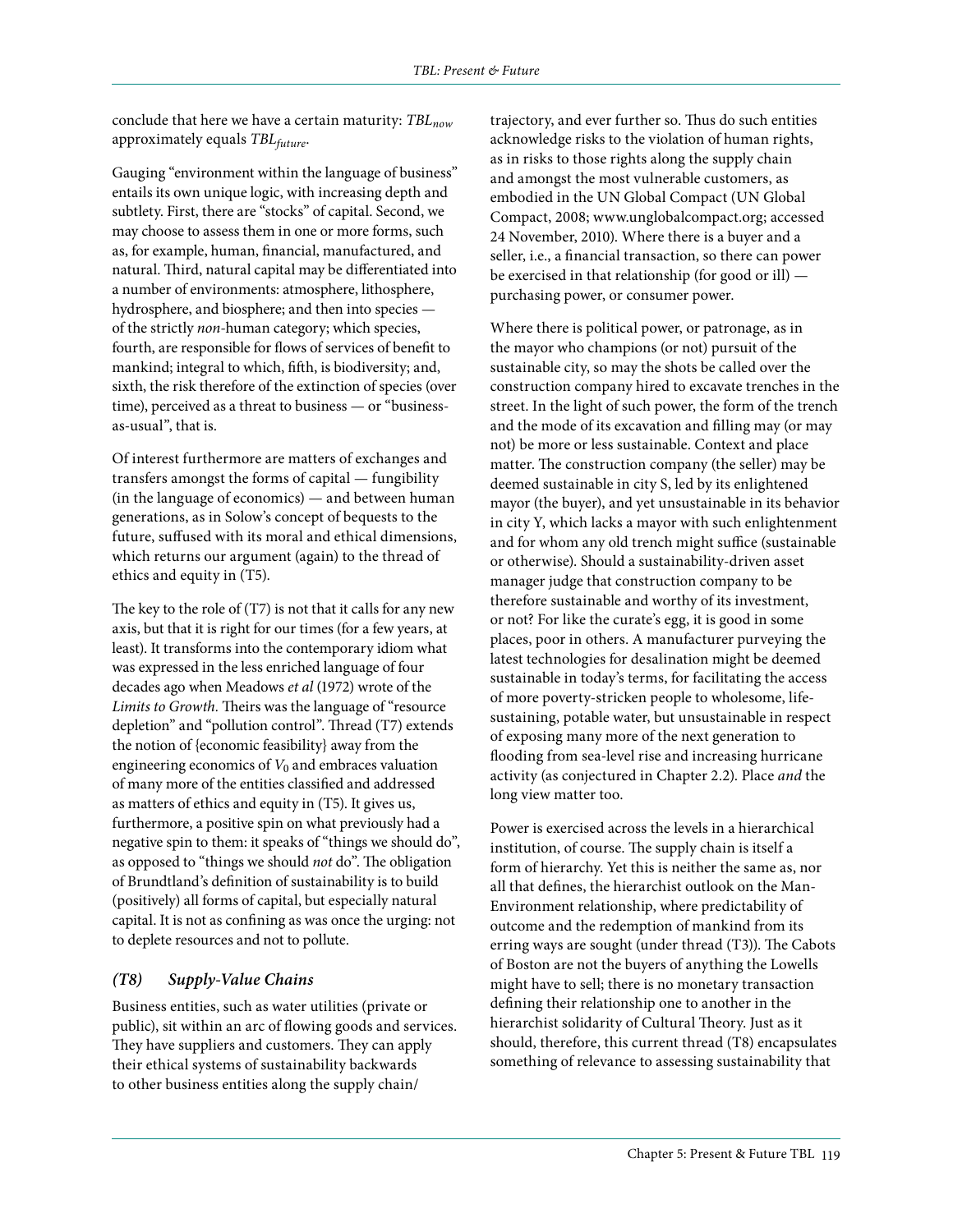neither (T3) on social groupings does, nor (T2) on citizen participation.

Two axes chart the extent by which (T8) is gauged:

• the length of the arc of the supply-value chain, or the number of enterprises within it

#### and

• the manifestation of power along each link of the chain, segmented into provinces, for example, of apolitical/political, legal/illegal, monetary/nonmonetary

A minimalist stance, towards the coarse-mesh corner (U) of the two-dimensional chart (like the inset in Figure 17), would acknowledge no chain. There would be but a single entity enclosed within the "fenceline" of the industry, or wastewater treatment plant, free of any acknowledged obligation to any other service provider or consumer. In the absence of any relationship, power seems irrelevant.

Moving away from (U), entity after entity can be added to the chain. Power can be categorized progressively as single-fold, if it is recognized as present; then twofold, distinguishing most obviously between monetary and non-monetary (as previously in (T2)); and so on, separating out further the forms of "non-monetary" power — segment after segment, along the generic axis of Figure 16(a), or within the specific, figurative context of Figure 17.

Far from the leftward boundary (U) of the axis for length-of-the-arc, the province of a supply-value *circle* can be imagined (at (R)) — and just as much the deliberate breaking of that circle. The individual employee of the tail-of-chain business, or perhaps that entire business, may elect not to purchase any product or service from the head-of-chain entity. S/he (it) would be exercising consumer power, along the companion (orthoganol) axis.

The outlook of the corresponding entry for the *TBLnow* in Table 1 extends no further than the factory (treatment plant) fence-line. That of the *TBLfuture* in Table 2 spirals ever outwards, from IUWM to IWRM and beyond.

#### *(T9) Commercial Sectors*

The logical thread of supply-value chains in (T8) is dominated by its axis gauging the length of the arc of enterprises and business entities, now qualified (notably) as within the chain of *solely* the water sector. It is applicable here also, with no further modification or embellishment.

A glance back at Figure 1 — and all the ensuing dogged argument in favor of projecting the image of an urban *nutrient* infrastructure into a conventionally *water*centric outlook — brings to mind a second axis for the present (T9):

• the number of economic-commercial sectors.

From our entirely appropriate origin in the water sector — the lone entry in the  $TBL_{now}$  of Table 1 sub-divisions and provinces fan out along this second axis, as further sectors are successively brought into considerations of what constitutes sustainability in the water sector, or what it might take to realize the notion of a city as a force for good. Like the graduations on the axes of Figure 17 or Figure 16(a), the different domains might best be defined by the number of sectors addressed *jointly*: first, and most rudimentarily, just the one (water); then two (water and waste-handling, say); $61$ then three (water, waste-handling, and food); and so on, towards some remote province of a very high-order multi-sectoral analysis.

The analysis of Villarroel Walker (2010) for assessing eco-efficiency and eco-effectiveness in our Atlanta-Chattahoochee case study is a five-fold affair; it accounts for the interactions amongst the water, wastehandling, food, energy, and forestry sectors. Villarroel Walker's original analysis, however, is anything but one of the flows of money along the supply-value chains within (and amongst) these sectors.

Surveying the shape and extent of this ninth logical thread (T9) in the fabric of a candidate *TBLfuture* calls for a third axis, of

It is telling how words fail us: there is no "nutrients" sector as such; the best that could be done hitherto has been to use the phrase "waste-handling" (Villarroel Walker, 2010).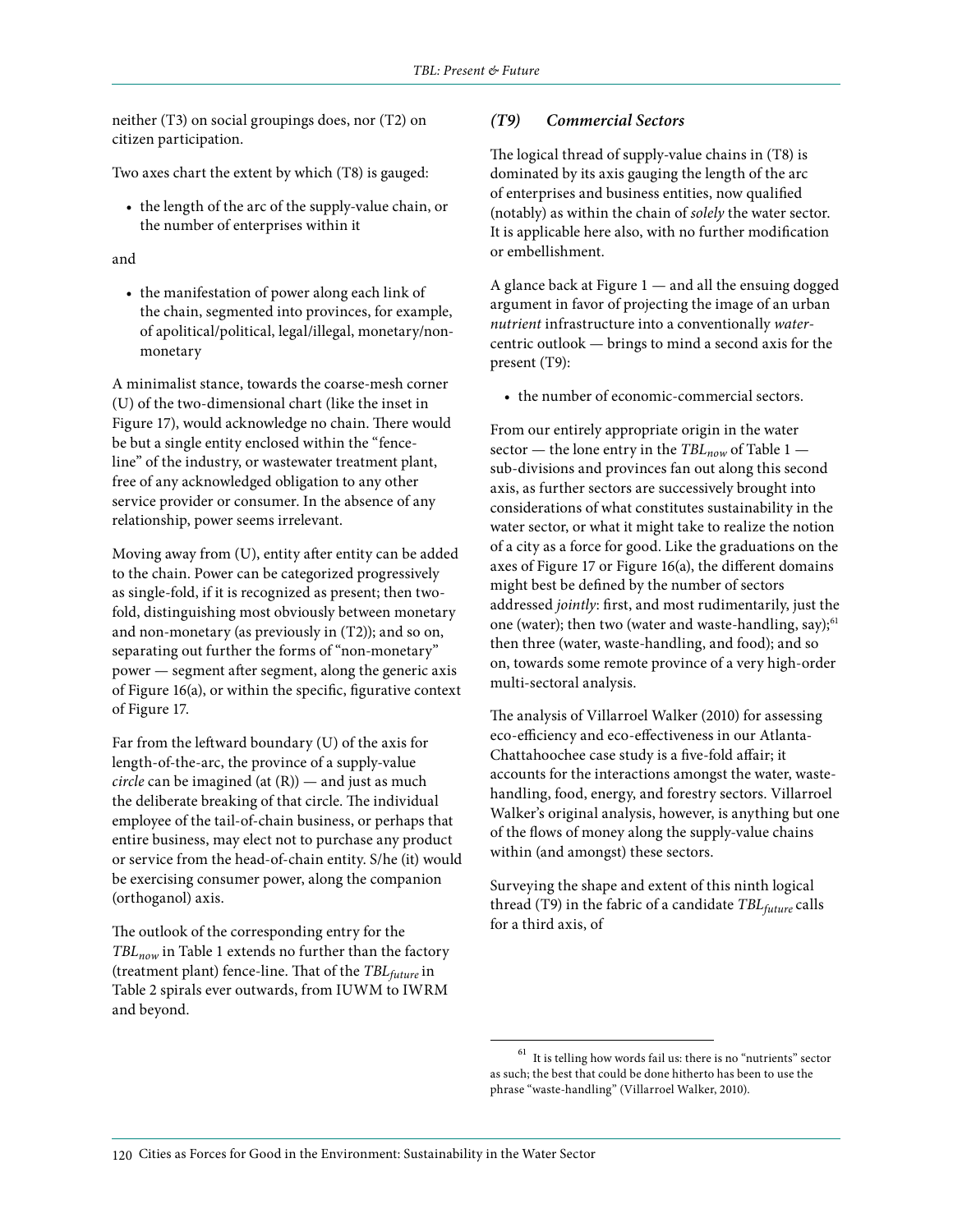• "materials", such as carbon, nitrogen, phosphorus, water, energy — *and* money.<sup>62</sup>

Some of the greatest opportunities for progress towards sustainability and the CFG doubtless lie at the interfaces amongst the customary delineations of single strands of infrastructure (Beck *et al*, 2010b; Villarroel Walker and Beck, 2011a). The promise of a single, potentially innovative technology — originating, for example, in membrane science or biotechnology — cannot be properly assessed, if abstracted and considered in isolation (as it usually is) from the complex web of technologies of which the whole of the city's infrastructure is composed. An innovation in the food sector, say, may have significant consequences for innovations in the water and energy sectors. An innovation timed correctly (incorrectly), in a sequence of re-engineering steps, may substantially enhance (hinder) overall cross-sectoral progress towards more sustainable city-watershed systems. We should add a fourth axis here to the 3-dimensional sub-space of (T9) to reveal such latent synergies (or their antagonisms), as matters integral to gauging sustainabilility:

• interactions, with co-dependence<sup>63</sup> between the provinces of antagonism and synergy.

Taking a look back to the start of all these threads, to that of our "existence" along (T1), and then further back to the person-centric outlook of Figure B2.1, the health and well-being of you or I are key. Inasmuch as we have asked there under (T1) "What elements of re-engineering urban wastewater infrastructure for CFG might bring the aspirations of individuals to a self-reflexive grasp of the 'big picture'?" (the corresponding entry for (T1) of the *TBLfuture* in Table 2), so might there be a case for introducing (here) the pharmaceuticals and health-care sector into (now) the multi-sectoral analyses of (T9) (ICSU, 2011;

Warner Babcock Institute for Green Chemistry (www. warnerbabcock.com; accessed 10 March, 2011)).<sup>64</sup>

#### *(T10) Space*

We are bidden to "think globally, act locally". Thinking is to be propelled forwards and outwards from the confines of the wastewater treatment plant, across the province of the *TBLnow* for IUWM (to which the entries of Table 1 are largely attuned), and on to that of the watershed and IWRM, if not then the world (and the *TBLfuture* of Table 2). Far out along this spatial axis reside the abstractions of IUWM and IWRM. But for the reminder to "act locally", we might easily forget the highly personalized "you or I" of the stick-figure icon of Figure B2.1, and the thread of intimately personal and most local of aspirations with which we began under (T1), at the origin (in space).

#### *(T11) Life Cycle and Time*

A life cycle is taken to run from the cradle to the cradle: from conception and planning, to design, construction, operation, disassembly and upcycling, and reincarnation. It is subsumed under one *generation*, one province of an axis employed already. To generations of man and animal in (T6) and (T5) can now be added generations of manufactured capital. The very concept of life-cycle was itself born of drawing the analogy between engineering projects and biological organisms. To introduce another axis — so obviously the number of life stages *and* their cross-stage interactions — might amount to little more than merely subdividing an existing province along an existing axis into ever smaller parts, and three, in particular (as here). If we single out the stage of operations and label it (O), all that precede

<sup>62</sup> As in Kytzia *et al* (2004) and Lang *et al* (2005), who attach flows of money to those of materials, to assess respectively alternative systems of food production and alternative recycling schemes for municipal biowaste (see also Malmqvist *et al*, 2010). The subsequent study of Villarroel Walker and Beck (2011a) examines the economic benefits that might attach to re-balancing the nitrogen cycle of the Atlanta-Chattahoochee system.

<sup>63</sup> In a randomized search of candidate technologies to occupy various niches in the stages of wastewater treatment it can transpire that the "fittest" is only such in the presence of another item somewhere else in the complex web of interacting, individual technologies (Chen and Beck, 1997).

 $^{64}\,$  Warner's work has been cited specifically in respect of reducing waste from the manufacture of a drug for Parkinson's disease (see "EPA Scientist Advocates 'Green Chemistry'"; http:// marketplace.publicradio.org/display, posted 23 March, 2011).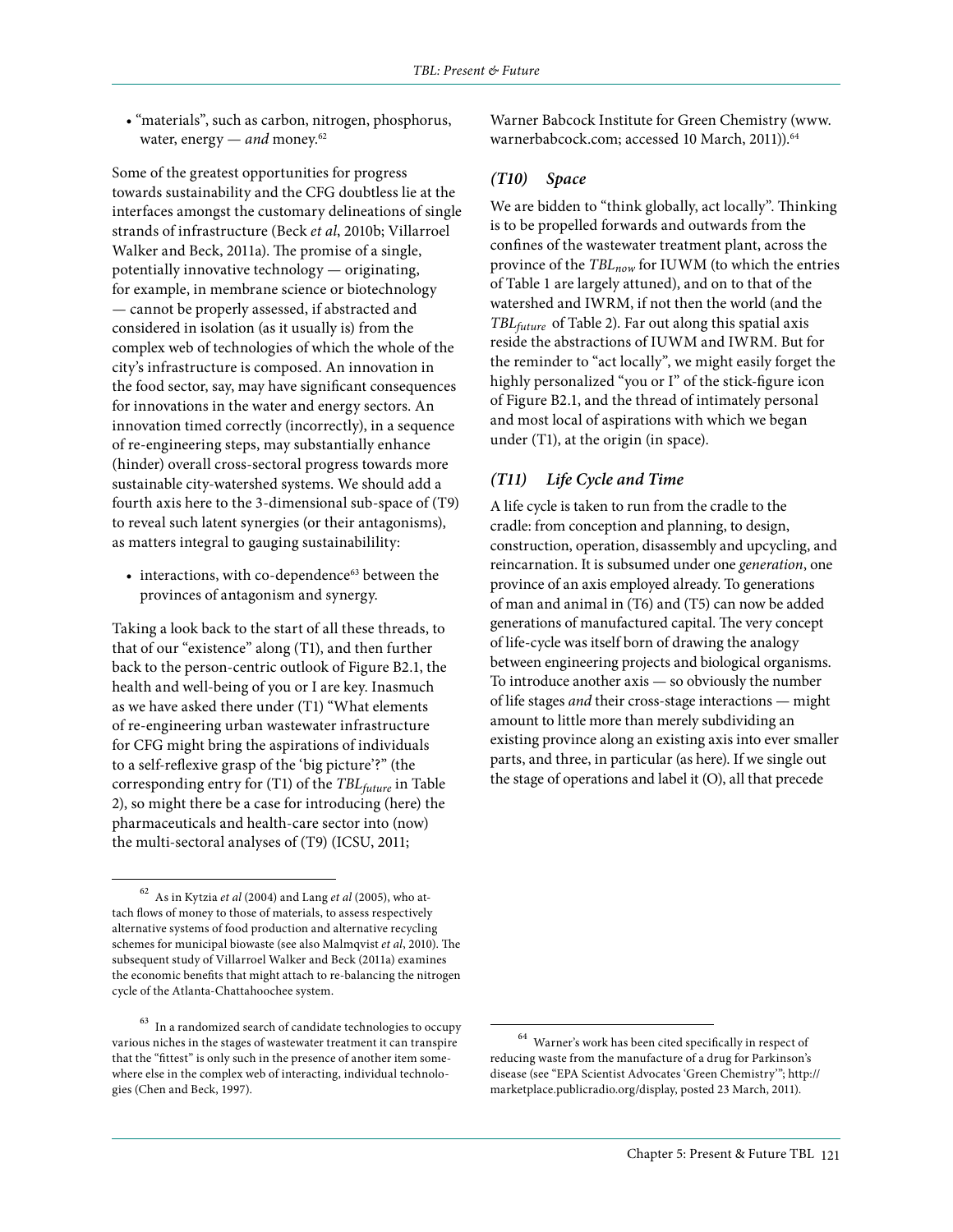will have been the pre-operational stages of the life cycle (the (Pre-O)). All that follow add up to the (Post-O).<sup>65</sup>

What matters here — and what matters to the entirety of this *Concepts Paper* — is bringing the spread of such ordered thinking to the table of a policy assessment for sustainability. Our purpose has been to recognize, straighten, and tie together the logical threads of such assessments, strictly according to contemporary practice. It has been neither to introduce bundles of axes for their own sakes nor to impress upon the reader that things must thereby be quantified in some customary mode of engineering analysis (such as the mathematical program of Chapter 2.5). To reiterate, Figure 17 is not numerical, but categorical. We have, however, now left behind the realms of the social and economic sciences, to find ourselves on the more familiar grounds of engineering analysis, where axes — time here (T11); space above (T10) — barely merit much further explanation or the bulleted formatting of the twenty or so axes already introduced.

The logical thread drawing *TBLnow* out towards *TBLfuture* is cast in terms of the extent (lesser-greater) to which formal, more or less detailed, consideration is devoted at any given stage in the life cycle to that which might happen, be needed, or prevail at any subsequent stage. Such *fore*thought is the essence of the "cross-stage interactions" cited above as a possible province along the generations axis. It is also the stuff of "the long and short of it all" at the beginning of Chapter 3.3: of not separating out one or more constituent life-stages for consideration in isolation. It has been the way in which (Pre-O) has historically received so much attention at the expense of (O) and doubtless — before we conceived of Life Cycle Analysis (LCA) — the way in which even less attention would have been given to (Post-O) during all the years of living with (O).

Life cycle and time work in somewhat different ways. The numerical assessments in Chapters 3.3 and 3.4

compared the {environmental benignity} of the current Business-as-Usual (BaU) configuration of wastewater infrastructure for the city of Atlanta with that of a future Perfect Fertilizer (PeFe) arrangement. They did so on the basis of operational (O) performance alone. The sustainability of PeFe ${O(t_{75})}$  was compared with  $BaU\{O(t_0)\}\text{, taking the span of three generations to be}$ 75 years (for the sake of illustration). Assuming that the policy/technology intervention of re-engineering for source separation was a single event, occurring hypothetically in future year *ti* (again for simplicity of illustration), no account was taken of:

BaU{Pre-O(*t−*)}, i.e., the sustainability of the sunk investment in the infrastructure of BaU prior to the present (for all (*t*−) before *t*<sub>0</sub>); or

BaU{Post-O(*ti* )} when dismantling BaU; or

PeFe{Pre-O(*ti* )} when putting in place the new PeFe arrangements.

The companion algebraic caricature of LCA would be this: that it compares, say,  $l = 1, 2, 3$  distinctly different options for the PeFe configuration, i.e., the respective sustainability of the three  $\text{PeFe}_l(\text{Pre-O}(t_i); \text{O}(t_i); \text{Post-}$  $O(t_i)$ }.

Within the grand, strategic sweep of affairs in the city, as it moves away from unsustainability  $(BaU{O(t_0)})$ towards something less so (PeFe{O(*t*75)}), innovations are born. They rise, fall, and are returned to whence they came: the life-cycle of  $\text{PeFe}_l(\text{Pre-O}(t_i); \text{O}(t_i)); \text{Post-O}(t_i))$ . Their place is taken by other innovations, which too have their finite time and place. Life cycle and evolution over time are different, yet complementary "angles of insight" into what it might take to attain a CFG.

To the degree that (O) is a lengthy stage in an entity's life cycle, so will inter-generational considerations be drawn into the frame of analysis, albeit here now in terms of assets and capital, as opposed to generations of humans. The corresponding entry for the *TBL<sub>now</sub>* in Table 1 acknowledges this in the intention to set aside funds from (current) revenue streams not only for "reserves" (for asset management, future maintenance and renewal) but also for Research and Development (R&D) on future technological innovations and adaptations (Sahely *et al*, 2005).

No-one will be surprised by this. It is humbling too to reflect on the fact that my fixation on the operational stage in the life-cycle occupied significantly more than a quarter of a century of my own professional life cycle (Beck, 1981, 2005). Such fixation has here been the wellspring of Box 1 on "Schools of Thought: Styles of Engineering Sustainability" and yet again of Box 3 on "Engineering Resilience into the System". There is some comfort, however, in seeing that the operational stages in each of three alternative systems for supplying water to the city of Phoenix, Arizona, USA, dominate the environmental impacts occurring over the life cycle of each (Lyons *et al*, 2009).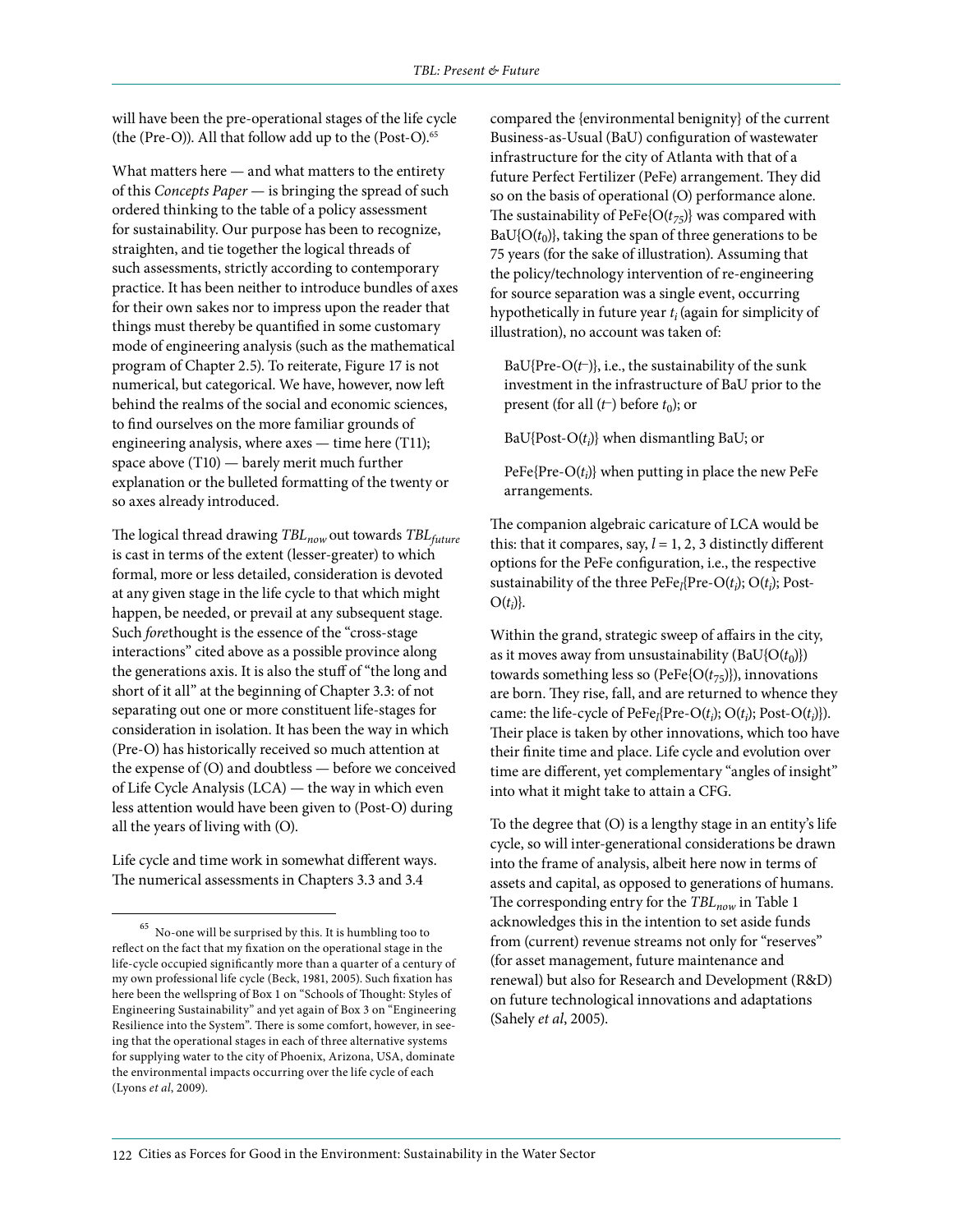#### *(T12) Function*

Things have been conceived of, planned, designed, and constructed or manufactured. They are *in situ* and working. Large or small — from entire ecosystems, to infrastructures, unit processes, individual technologies, to single devices — all must fulfil various functions in various modes of operation. There are subdivisions of function and performance to be staked out within the sole sub-province of operations (O) along the life cycle of (T11), in turn itself but a province of the axis of generations (from (T6) or (T5)).

These are also sub-divisions of qualitatively different styles of behavior over time, such as those dotted about the quadrants of potential surfaces of dynamical stability-instability in Figure 3, some with, some without their inherently nonlinear "tipping points" (in contemporary parlance). At bottom, knowledge, including *fore*knowledge (again), is required in three categories: the unsteady-state, i.e., dynamic, behavior of the system; the desired goals for services delivered and functions performed by that system (outputs *y*); and the bundle of present and future disturbances inclined to upset, interrupt, or undermine such service provision (inputs *u*). In all three categories the status of knowledge may range across the continuum of complete-incomplete, including more or less complete knowledge about the nature of the uncertainty in an incomplete knowledge base (Beck *et al*, 2009).

Sustainability of function (T12) can be assessed according to at least three levels of progressively greater depth, subtlety, and intricacy, i.e., assessment for:

- (i) The provision of a single function (*y*, as scalar not vector), from a completely understood device or system (model *M*, which relates all *u* to single *y*, is perfect), such as a clockwork mechanism for marking the passage of time, under normal disturbances (*unormal*) the quintessence of engineering resilience (Box 3).
- (ii) The provision of all of the multiple functions (*y*), from an incompletely understood device or system (imperfect *M*), such as the microbial ecosystem of activated sludge in wastewater treatment, under both normal *and* abnormal disturbances (*uabnormal*), i.e., the maintenance of function with ecological resilience (also Box 3).

(iii) The adaptation of function — *not* form or structure — to the provision of entirely novel services (different *y*, same *M* and *u*). These will be services *not* in mind for the device or system in its preceding stage of construction/ manufacture (Pre-O). Their conception will originate in the self-awareness of accumulating operational knowledge of the system, its disturbances, and its scope for novel functions, i.e., from (O). This self-awareness, furthermore, will be accompanied by the function of learning, which in turn may span the gamut from passive to active.

Parts of this last would be referred to in Box 3 as a strategy tending towards "0% reconstruction".

We might further suppose the performance of the device or technology would culminate in some supreme capacity for mimicking the auto-immune system of the human body, the biological model of sustainability. Such immense richness of function would be almost infinitely remote from the origin, along any axis of quality of function. Failure by whatever means — through incomplete knowledge (imperfect *M*), abnormal disturbance (*uabnormal*), or passing of a tipping point in behavior — would return quality-of-function to its minimalist province, at the leftward pole of the utter poverty of (non)function.

The corresponding entry for the *TBL<sub>now</sub>* in Table 1 acknowledges some facets of the above virtues:

durability, i.e., a longer operating life-span as a consequence of no intrinsic tipping point being passed in the structural integrity of the system in other words, maintenance of function in the presence of the very slow, seemingly invariant, dynamics of the material properties of a device (such as corrosion, which slowly but surely will lead to failure);<sup>66</sup>

robustness-vulnerability, i.e., the capacity to absorb shocks or otherwise (from (*uabnormal*)), while maintaining function (delivering *y*); and

reliability, i.e., the capacity to avoid failure.

<sup>66</sup> A case of Holling's lyrical slow variables (dynamics of corrosion) determining what eventually happens very swiftly indeed (fast variables describing sudden rupture and failure) (Holling, 1996).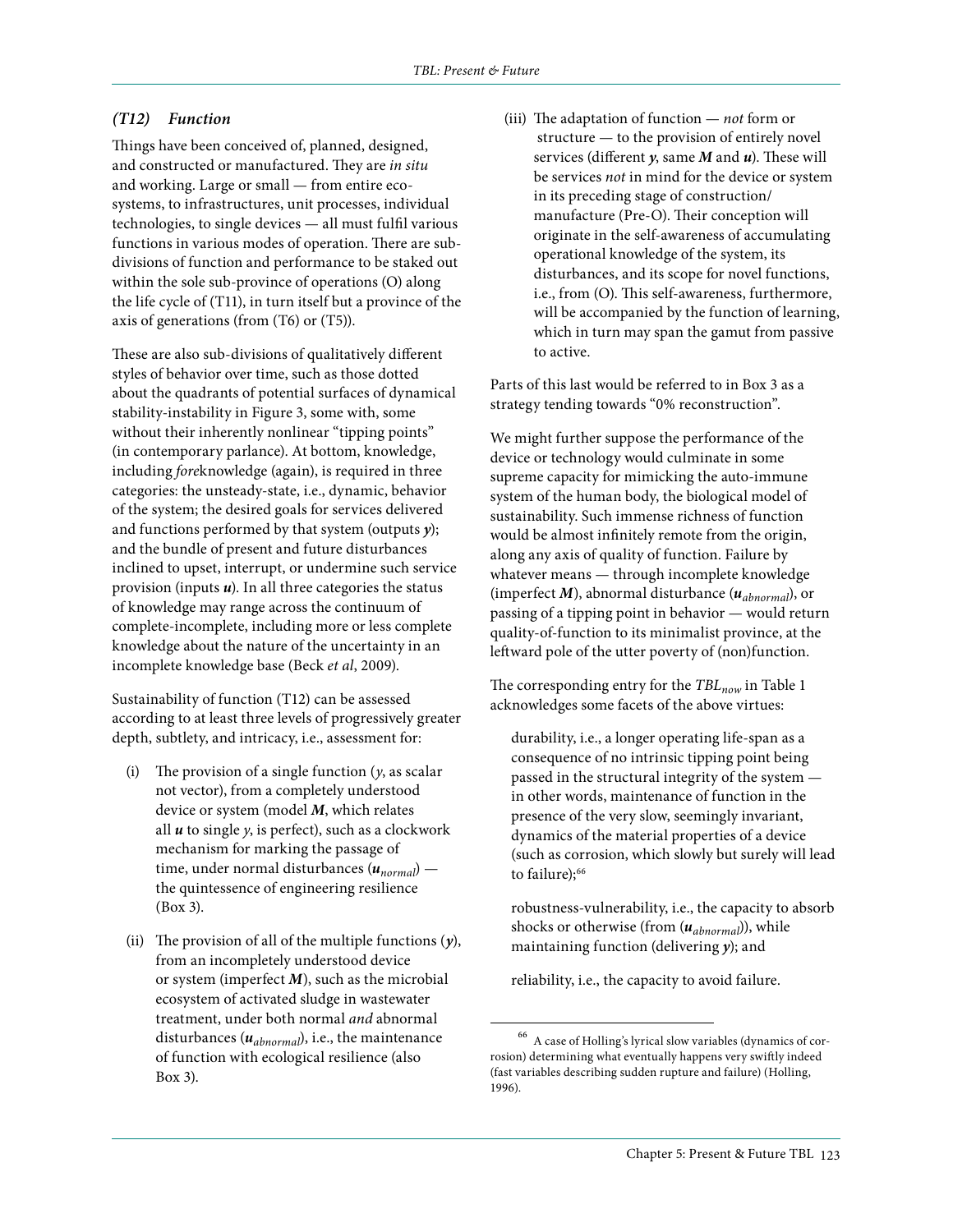### *(T13) Gauging Environmental Benignity*

Rooted within IUWM, the *TBLnow* of Table 1 categorizes output emissions from the city's wastewater treatment plant along the lines of the pollution syndromes found in LCA (Pennington *et al*, 2004), such as eutrophication, acidification, and global warming, for example. These rejects from the city are gaseous, aqueous, or solid and destined respectively for the atmosphere, hydrosphere, or lithosphere. The economic input output (EIO) LCA of Britton *et al* (2007) well illustrates this. They show that struvite (fertilizer) recovery from a wastewater treatment plant can reduce by typically 70-80% the emissions of gaseous pollutants  $(SO_2, CO, NO_2)$ , greenhouse gases, and solid contaminants (Cd, Cr, As), relative to corresponding emissions from conventional fertilizer production.

In the life cycle of a product, process, technology, or configuration of wastewater infrastructure, "stuff" is entrained as input (*u*) and shed as output (*y*). Resources are depleted and pollutants emitted in tandem with the fluxes of the [*u*,*y*] couple. All manner of "china" in the environment is being broken by the "bull" of a city as it charges destructively about.

From the negative of this nature, so readily conveyed in the drama of its ecological footprint, an assessment of the sustainability of the city would be seeking actions of re-engineering for restoring the conduct of affairs to a balance of zero: a condition of fragile, valuable entities preserved unbroken for ever. The sentiment is that of "righting a wrong", of being "less bad", *ergo* of "maximizing eco-efficiency", with a hint of thinking about the environment in the language of business (T7).

Looking above and beyond to fashion outputs from the city that enhance the performance of its environmental surrounds — inching them beyond the origin into a positive province of this axis of environmental benignity — has been the struggle of this entire *Concepts Paper*, and Chapter 3.4, in particular. It has the positive spin of building natural capital and enhancing ecosystem services. It has much of the sentiment of eco-effectiveness about it, of being "more good" as opposed to "less bad", as McDonough and Braungart (2002) would argue.

# *(T14) Cycling of Materials*

Eco-effectiveness embodies the slogan of "waste = food" (McDonough and Braungart, 2002), along the lines of industrial ecology. Thread (T13) evokes an image of materials propagating from one end to the other of disconnected segments of arcs. These can be joined up ("waste becoming food"), to complete the cycling of those materials.

With this accomplished, one cycle, extracted from all others, may be considered on its own: the hydrological cycle, because it is so inevitably dominant in IUWM, IWRM, and the commercial *water* sector as a whole. Apprehension of the prospect of climate change has achieved widespread, popular appreciation of the carbon (C) cycle, to which the water cycle can be coupled — and so on, inter-coupling the water and C cycles with those of other nutrients (N, P, Si, etc.). As in Figure 17 (and Figure 16(a) before it), provinces along an axis of materials — already used in (T8) may be sectioned off. Starting from the crudeness of recognizing no such "closed loop" of cycling, would constitute a rudimentary, unrefined analysis at the leftward boundary of the axis (U). Rightward movement of increasing refinement of assessment would pass over provinces successively acknowledging one, two, three, and eventually *n* jointly assessed cycles. To these might be added further embellishment in order to accommodate sub-divisions between natural nutrient cycles and *technical* nutrient cycles for xenobiotic substances (Azar *et al*, 1996; McDonough and Braungart, 2002). There (at (R)), assessments of sustainability would be far from the opposite pole (U) of disconnected fluxes in arcs that are not parts of loops that are closed.

A single point of diversion from these cycles, or appropriation of them, or fragment of arc along one of them, is recognized in the corresponding *TBLnow* of Table 1: consumption of resources, water, nutrients, energy, possibly "soil fertility", as they are drawn into the construction and operation of the system (typically, a wastewater treatment facility) or "consumed" by virtue of their occupation (land area).<sup>67</sup>

 $^{67}\,$  Global warming and carbon footprint, deriving from the intimate nexus of the urban water-energy sectors, are nevertheless prominent in the indicators and criteria (*TBL<sub>now*</sub>, in effect)</sub> of Sahely *et al* (2005).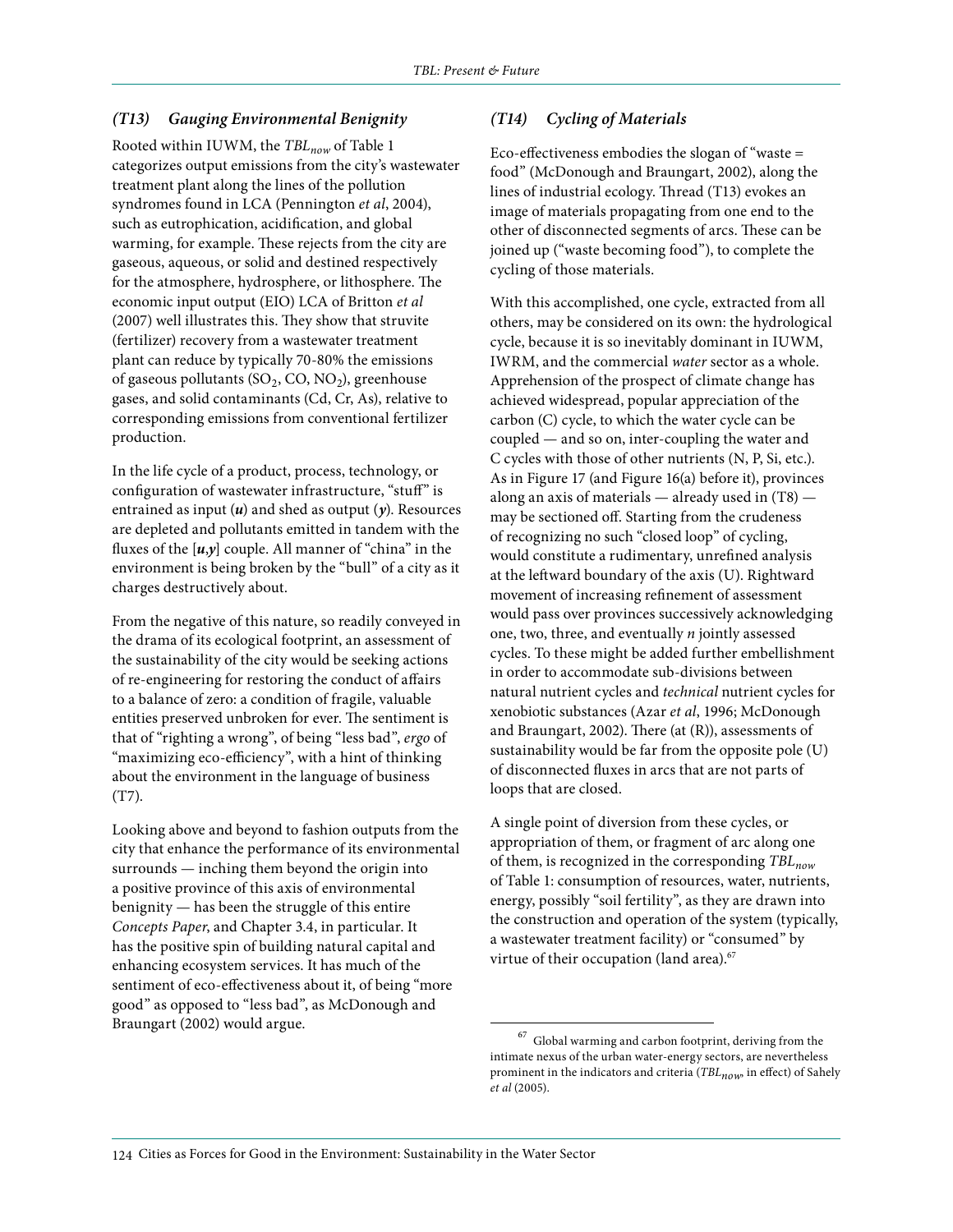#### *Our Bottom Line*

Contemporary practice in Triple Bottom Line accounting for IUWM within IWRM has been consolidated according to the *TBLnow* of Table 1. The dense structure of this tabulated material — and the preceding paraphernalia of logical threads, axes, and provinces — have been crafted to enable an extrapolation: of how the *TBL<sub>now</sub>* might evolve into a *TBLfuture* of Table 2. Should this lead to a better appreciation of what constitutes sustainability, it will have served its purpose. All the paraphernalia might be set aside, like the preserved exhibit of the rock-boring machinery that had once enabled the UK and France to be connected *via* the Channel tunnel.<sup>68</sup> For now, however, the beast of complexity has not been tamed. Indeed, to our dismay, all the entries in Table 2 for the *TBLfuture* should strike us as altogether more subtle, more complex, and more multi-faceted than their counterparts in the *TBL<sub>now</sub>* of Table 1.

But Table 2 is markedly different in structure from Table 1. It has a *fifteenth* and — quite deliberately *topmost* line. The phrase "Organizational Learning" has been added, as a notional (T0), and the phrase "Always Learning, Never Getting It Right" inserted alongside it.<sup>69</sup>

# **5.2 Truly a First Among Equals?**

In their 2009 book "*Immunity to Change: How to Overcome It and Unlock Potential in Yourself and Your Organization*", psychologists Kegan and Lahey present an "updated view of age and mental complexity" (Kegan and Lahey, 2009). Where previously just two levels of mental complexity had conventionally been recognized — in the socialized mind and the self-authoring mind — now, they argue, there is neurological evidence of a third and higher state of mental complexity. This they call the self-transforming mind. In their view, the evidence from brain science of the brain's "phenomenal capacity ... to keep adapting throughout life" has caught up with what they had long supposed to be the case, since they first started reporting the results of their psychological assessments of individuals in the 1980s. Some of the evidence from brain science — albeit perhaps at the extremes — is reported in the work of Davidson and colleagues (Davidson, 2004; Davidson and Lutz, 2007). They have shown that "over the course of meditating for tens of thousands of hours, the long-term practitioners [of meditation] had actually altered the structure and function of their brains" (Davidson and Lutz, 2007).

By way of introducing their case for the uppermost level of mental complexity, Kegan and Lahey (2009) opine:

When we experience the world as "too complex" we are not just experiencing the complexity of the world. We are experiencing a mismatch between the world's complexity and our own at this moment.

The observer of Tables 1 and 2, the reader of the foregoing Chapter 5.1, indeed any reader who has struggled through the entirety of this *Sustainability Concepts Paper*, will know the feeling. Kegan and Lahey go on to state the obvious:

There are only two logical ways to mend this mismatch — reduce the world's complexity or increase our own. The first isn't going to happen. The second has long seemed an impossibility in adulthood.

The self-transforming mind, of course, is the actuality that breaks through the supposed barrier of the "impossibility". S/he who somehow cultivates a selftransforming mind becomes not just a leader, but a

 $^{68}\,$  Rail passengers could witness the retired machinery just before entering the tunnel from the UK side.

 $^{69}\,$  "Always Learning, Never Getting It Right" was the original title of what became "*Organising and Disorganising: A Dynamic and Non-linear Theory of Institutional Emergence and Its Implications*" (Thompson, 2008a).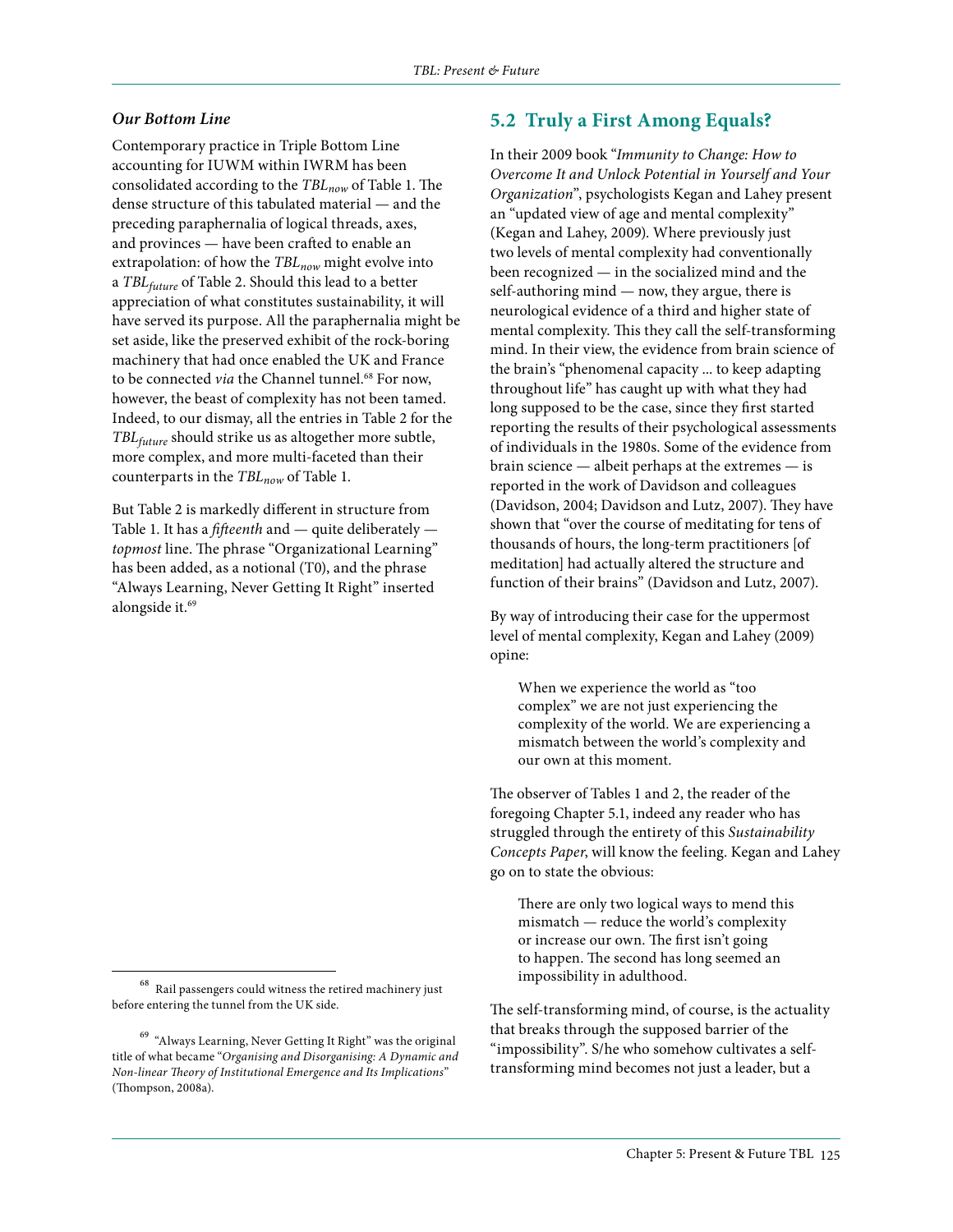"meta-leader", who "leads to learn"(amongst other talents). Hence we have the entry of such into Table 2, to accompany that of "Always Learning, Never Getting It Right".

We here might grant mental complexity the status of that of an axis for (T0), if it is to be an organizing thread of a sustainability assessment. It has three provinces, just as plotted, as three plateaus, along the axis of mental complexity in the Kegan-Lahey book:

• mental complexity, with provinces in ascending order of the socialized mind, the self-authoring mind, and the self-transforming mind

The self-transforming mind (Kegan and Lahey, 2009)

is *wary* about any one stance, analysis, or agenda

is mindful that, *powerful* though a given design might be, this design almost inevitably leaves something out

is aware that it lives in time and that the world is in motion, and what might have made sense today may not make as much sense tomorrow.

Placing the "self-transforming mind" at the very top of Table 2 for the *TBLfuture* signals approval of it as a desirable attribute. After all, once thus revealed to us, who would want to settle for the quiet life of the socialized mind (being a "faithful follower"), or even that of the self-authoring mind (basking in the contentment of having "learned to lead")?70

Situated appropriately adjacent to the thread of personal aspirations (thread (T1)) in Table 2, the selftransforming mind might approximate what Maslow (1943) had long ago intended for human motivation in his uppermost need of "self-transcendence". When therefore Kegan and Lahey (2009) write of the

self-transforming mind as something that "holds contradictions", might this be what was to be sought under (T1), as here one of our greatest ambitions: a policy of re-engineering for CFG (IUWM, or IWRM) that brings with it appreciation of the "big picture" (thinking globally) and the inclination to debate the good or ill of sustainability? That is to say, given the Kegan-Lahey wariness of any one stance, analysis, or agenda, should we not be most wary of sustainability itself, as some "grand design" for everything? Thus derives the entry of "entertaining self-contradiction, including abandoning a line item, even 'sustainability' itself" into the topmost line (T0) of the *TBL<sub>future</sub>* in Table 2.

We began our enquiry into the customs and conventions for assessing sustainability by looking to those line items of Tables 1 and 2 that come from the social sciences. We acknowledged their pre-eminence in legitimating what would otherwise have been the raw (brutish, for some) interventions of engineering and technology in moving circumstances away from unsustainability in the water sector and towards cities as forces for good in the environment. Now, towards the end of this chapter, we wish to reverse this precedence, to ask: how should the interventions of engineering and technology be fashioned in order to elevate our standing in respect of the existential thread of personal aspirations, of citizen participation, of social bonds, and of quality in governance? Such policies of re-engineering would be interventions beyond those of the internet and information and communication technologies (ICT), which so selfevidently are profoundly influencing social discourse and interaction. Innovations in ICT have a crucial role in arguably the most critical of all individual, personal aspirations, i.e., a grasping of the "big picture", with which indeed to debate the good or ill of sustainability itself. Achieving that would be no less, in some ways, than what motivated engineer Gantt in a bygone era (as reported in Florman, 1987). Yet fashioning those interventions we seek today should itself be shaped and guided by the concepts and practice of sustainability, as we see it today — perhaps better, if we are blessed with a self-transforming mind, as we might begin to imagine it for "tomorrow".

There is something troubling about all this, however. We have wrestled our way through the dense and expansive tangle of complexity about sustainability, to express Tables 1 and 2, as templates to be *followed* 

I have long thought the same about Cultural Theory (CT): that once revealed to all, could anyone then persist in being radically individualist about one thing, or rabidly egalitarian about another? Yes, I suspect, is the answer. In fact, all has now been acknowledged as revealed in Ingram and Thompson (2010). What Kegan and Lahey (2009) say of being "wary about any one stance, analysis, or agenda" has not escaped my notice either, in respect of the dominance of CT in this *Concepts Paper*. Elsewhere, Termeer (2009) seeks water experts who may become public leaders — leaders of movements who "want to make a difference". One imagines these individuals might need the self-transforming mind.